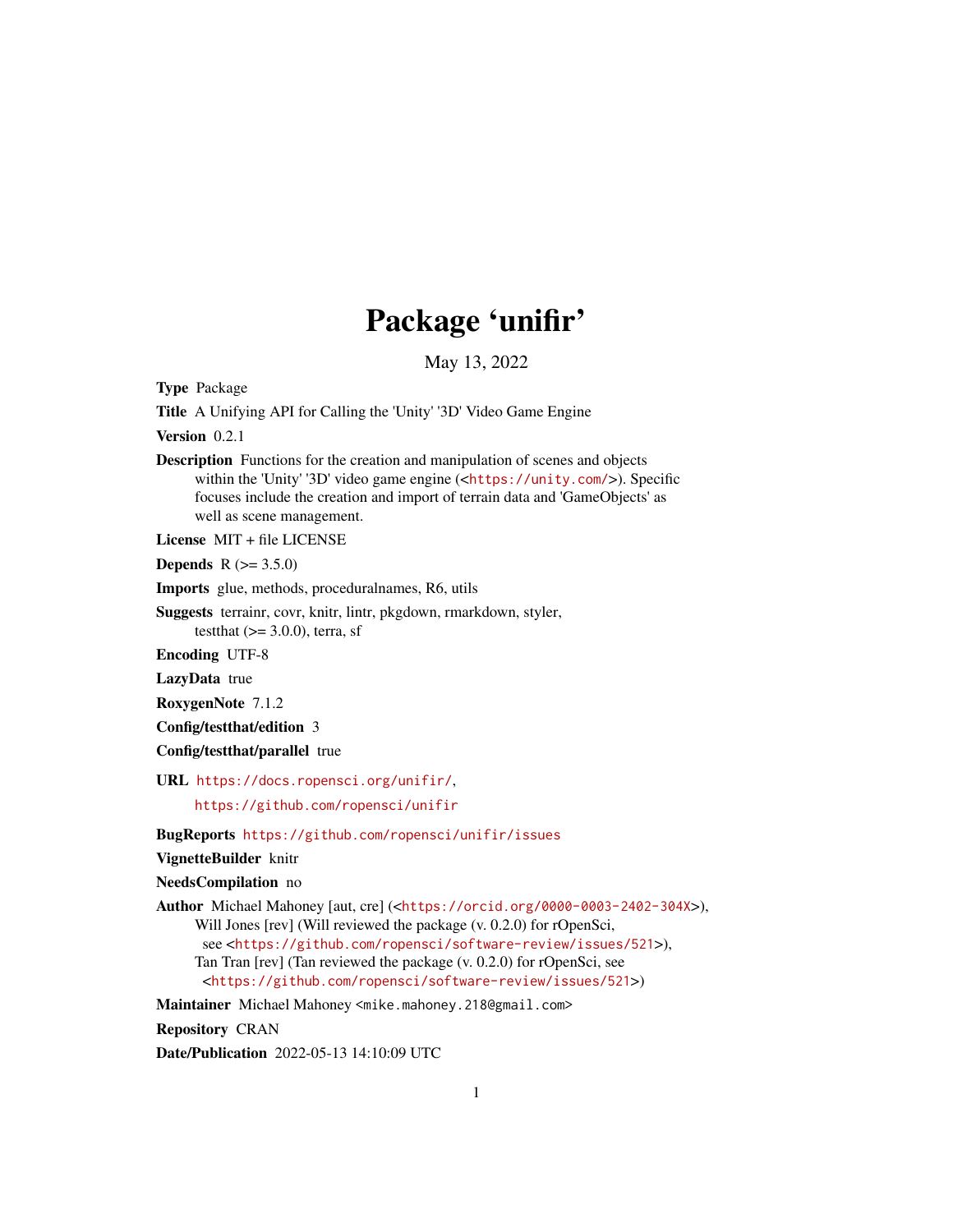## <span id="page-1-0"></span>R topics documented:

|       | $\overline{3}$ |
|-------|----------------|
|       | -6             |
|       | $\overline{7}$ |
|       | 8              |
|       | 9              |
|       |                |
|       |                |
|       |                |
|       |                |
|       |                |
|       |                |
|       |                |
|       |                |
|       |                |
|       |                |
|       |                |
|       |                |
|       |                |
|       |                |
|       |                |
|       |                |
|       |                |
|       |                |
|       |                |
|       |                |
| Index | 29             |
|       |                |

<span id="page-1-1"></span>action *Build and execute a* unifir\_script

### Description

Build and execute a unifir\_script

#### Usage

```
action(script, write = TRUE, exec = TRUE, quit = TRUE)
```

| script | The unifir_script object (as generated by make_script) to build and execute.                                 |
|--------|--------------------------------------------------------------------------------------------------------------|
| write  | Boolean: Write the generated script to a file?                                                               |
| exec   | Boolean: Execute the script inside of the Unity project? Note that if write =<br>FALSE, exec cannot be TRUE. |
| auit   | Boolean: Quit Unity after execution?                                                                         |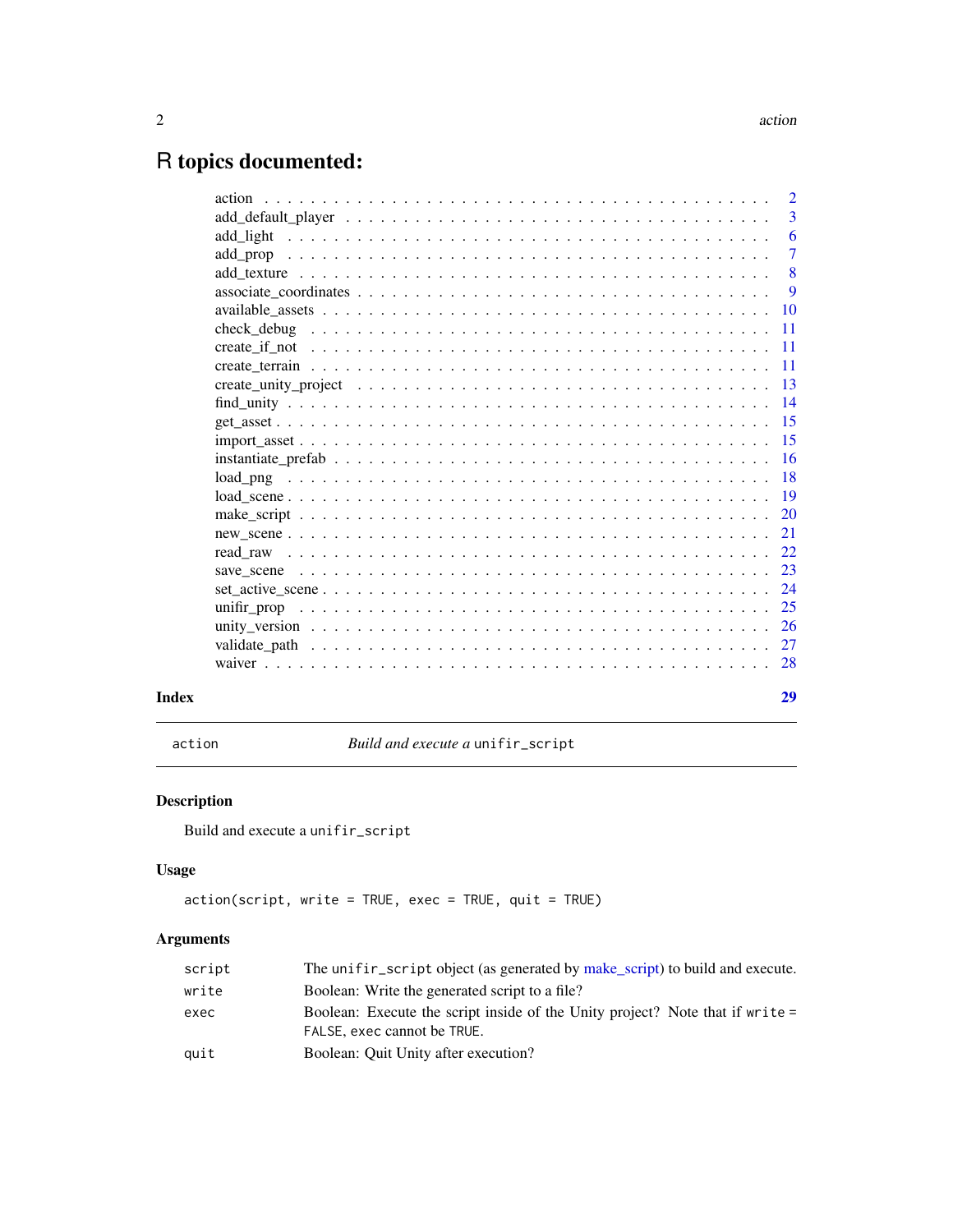#### <span id="page-2-0"></span>add\_default\_player 3

#### Value

If exec = FALSE, the original unifir\_script object passed to script. If exec = TRUE, the same unifir\_script object with its props replaced by the C# they generate.

#### Examples

```
# First, create a script object.
# CRAN doesn't have Unity installed, so pass
# a waiver object to skip the Unity-lookup stage:
script <- make_script("example_script",
  unity = waire()\lambda# Then add any number of props to it:
script <- add_light(script)
# Then call `action` to execute the script!
if (interactive()) {
  action(script)
}
```
<span id="page-2-1"></span>add\_default\_player *Add assets to a Unity scene*

#### <span id="page-2-2"></span>Description

These functions add assets available at https://github.com/mikemahoney218/unity\_assets/ to a Unity scene.

#### Usage

```
add_default_player(
  script,
  controller = c("Player", "FootstepsPlayer", "JetpackPlayer", "Third Person"),
  asset_directory = NULL,
  lazy = TRUE,method_name = NULL,
  destination_scene = NULL,
 x_{position} = 0,
 y_{\text{position}} = 0.
 z_{position} = 0,
  x_scale = 1,
 y_scale = 1,
  z_scale = 1,
  x\_rotation = 0,
```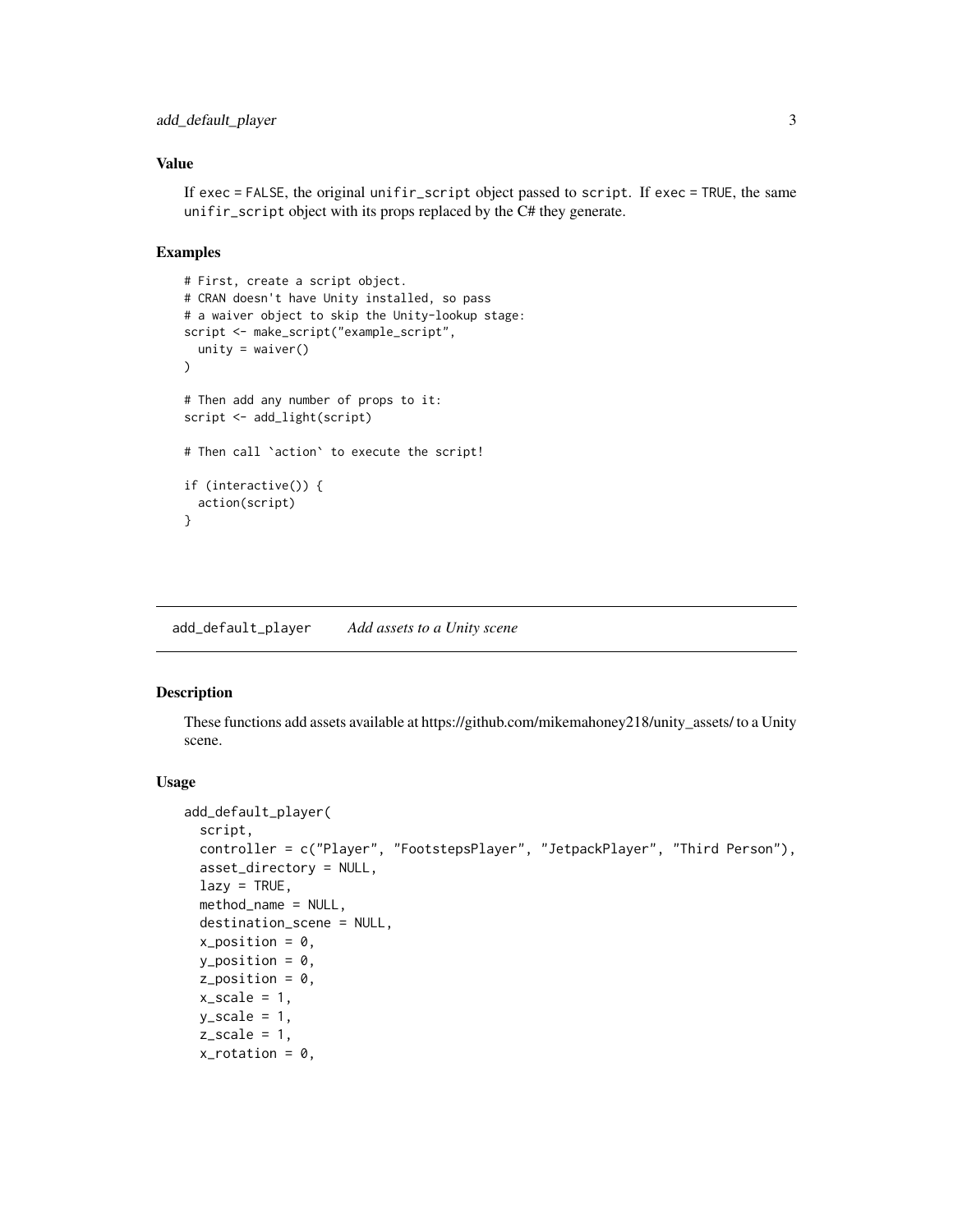```
y_{\text{-}rotation} = 0,
  z-rotation = \theta,
  exec = TRUE\mathcal{L}add_default_tree(
  script,
  tree,
  asset_directory = NULL,
  lazy = TRUE,method_name = NULL,
  destination_scene = NULL,
  x_{-}position = 0,
  y_position = 0,
  z_position = 0,
  x_scale = 1,
  y_scale = 1,
  z_scale = 1,
  x\_rotation = 0,
  y_{\text{-}rotation} = \emptyset,
  z-rotation = \theta,
  exec = TRUE)
```

| script            | A unifir script object, created by make script or returned by an add prop $\star$<br>function.                                                                                                                                                                                  |  |
|-------------------|---------------------------------------------------------------------------------------------------------------------------------------------------------------------------------------------------------------------------------------------------------------------------------|--|
| controller        | Which controller to use. "Player", the default, is a simple first-person controller.<br>"FootstepsPlayer" adds footsteps to this controller, while "JetpackPlayer" adds<br>a "jetpack" with limited fuel. ""Third Person" lets you control a small cylinder<br>in third person. |  |
| asset_directory   |                                                                                                                                                                                                                                                                                 |  |
|                   | A file path to the directory containing the asset, or alternatively, to which the<br>default assets should be saved. Defaults to tools:: R_user_dir("unifir").                                                                                                                  |  |
| lazy              | Boolean: if TRUE, unifir will attempt to only copy the files once per run of a<br>script; if FALSE, unifir will copy the files as many times as requested, overwrit-<br>ing pre-existing files each time.                                                                       |  |
| method_name       | The internal name to use for the C# method created. Will be randomly generated<br>if not set.                                                                                                                                                                                   |  |
| destination_scene |                                                                                                                                                                                                                                                                                 |  |
|                   | Optionally, the scene to instantiate the prefabs in. Ignored if NULL, the default.                                                                                                                                                                                              |  |
| x_position        | The position of the GameObject in world space.                                                                                                                                                                                                                                  |  |
| y_position        | The position of the GameObject in world space.                                                                                                                                                                                                                                  |  |
| z_position        | The position of the GameObject in world space.                                                                                                                                                                                                                                  |  |
| x_scale           | The scale of the GameObject (relative to its parent object).                                                                                                                                                                                                                    |  |

<span id="page-3-0"></span>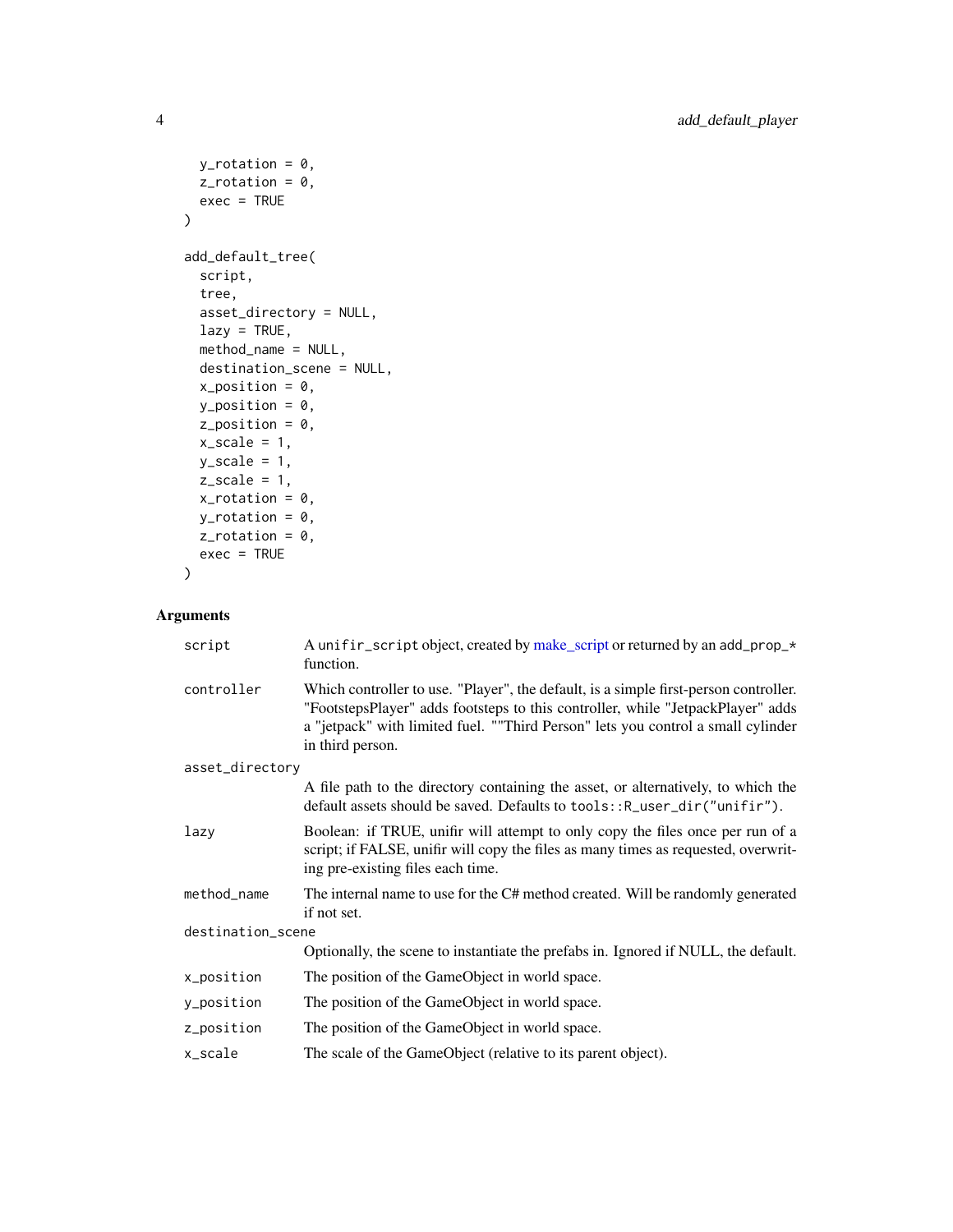<span id="page-4-0"></span>

| y_scale    | The scale of the GameObject (relative to its parent object).                                                                                                                               |
|------------|--------------------------------------------------------------------------------------------------------------------------------------------------------------------------------------------|
| z_scale    | The scale of the GameObject (relative to its parent object).                                                                                                                               |
| x_rotation | The rotation of the GameObject to create, as Euler angles.                                                                                                                                 |
| y_rotation | The rotation of the GameObject to create, as Euler angles.                                                                                                                                 |
| z_rotation | The rotation of the GameObject to create, as Euler angles.                                                                                                                                 |
| exec       | Logical: Should the C# method be included in the set executed by MainFunc?                                                                                                                 |
| tree       | Which tree to use. There are currently 12 generic tree objects available, named<br>"tree_1" through "tree_12". The number of a tree $(1-12)$ can be specified instead<br>of the full name. |

#### Details

In effect, these functions provide a thin wrapper across [instantiate\\_prefab](#page-15-1) and [import\\_asset.](#page-14-1) By providing the directory an asset is stored in, and the path to the prefab file once that directory has been copied into Unity, these files will add prefabs to specified locations throughout the scene. This function will also download the necessary assets and handles specifying file paths.

[add\\_default\\_player](#page-2-1) adds "player" controllers to a Unity scene. [add\\_default\\_tree](#page-2-2) adds tree GameObjects.

#### Value

The unifir\_script object passed to script, with props for adding assets appended.

#### See Also

```
Other props: add_light(), add_prop(), add_texture(), create_terrain(), import_asset(),
instantiate_prefab(), load_png(), load_scene(), new_scene(), read_raw(), save_scene(),
set_active_scene(), validate_path()
```
Other utilities: [add\\_prop\(](#page-6-1)), [create\\_unity\\_project\(](#page-12-1)), [find\\_unity\(](#page-13-1)), [get\\_asset\(](#page-14-2)), [load\\_png\(](#page-17-1)), [load\\_scene\(](#page-18-1)), [new\\_scene\(](#page-20-1)), [read\\_raw\(](#page-21-1)), [save\\_scene\(](#page-22-1)), [set\\_active\\_scene\(](#page-23-1)), [validate\\_path\(](#page-26-1)), [waiver\(](#page-27-1))

```
if (interactive()) {
 # First, create a script object.
 # CRAN doesn't have Unity installed, so pass
 # a waiver object to skip the Unity-lookup stage:
 script <- make_script("example_script", unity = waiver())
 # Now add props:
 script <- add_default_player(script)
 script <- add_default_tree(script, 1)
 script <- save_scene(script)
}
# Lastly, execute the script via the `action` function
```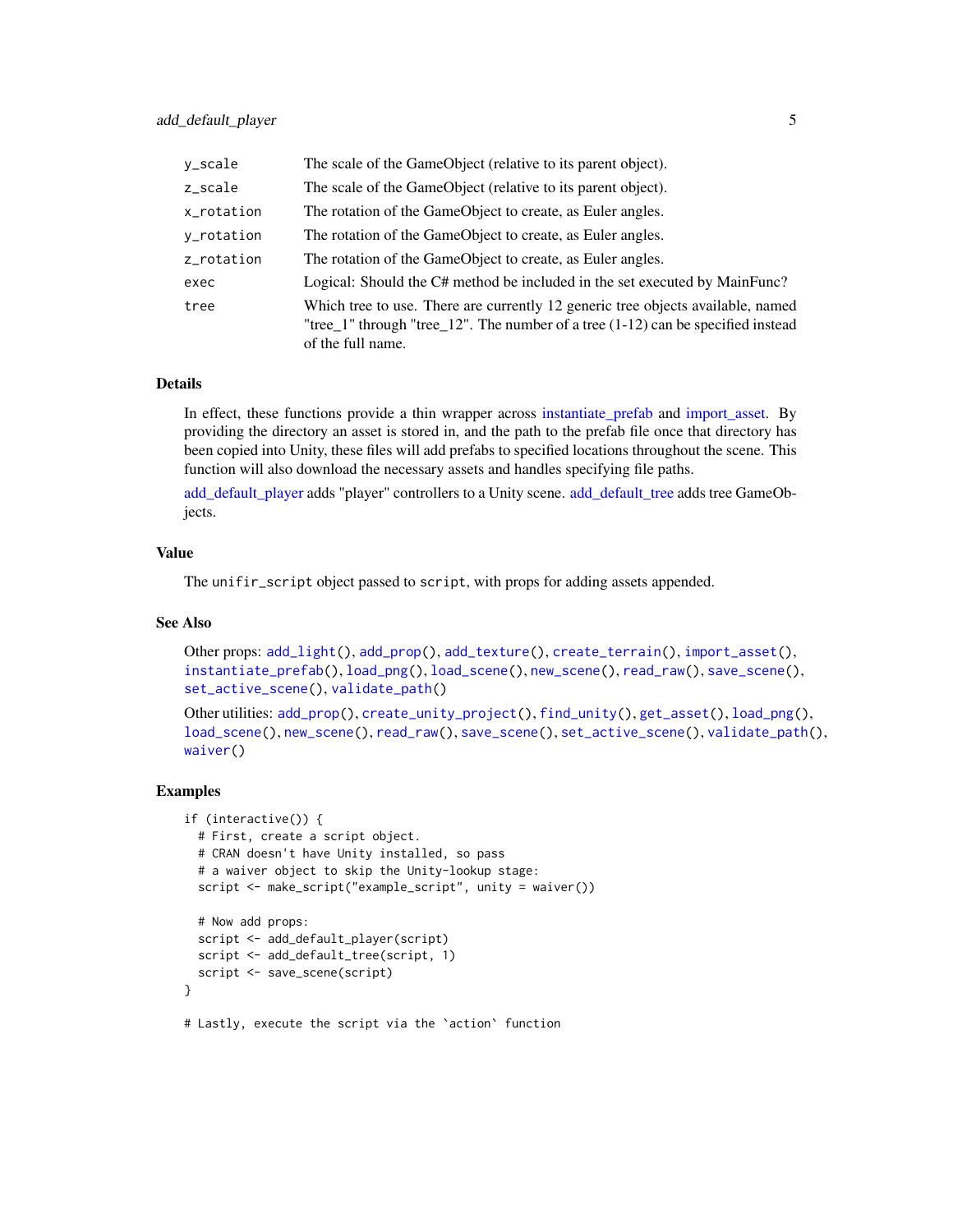<span id="page-5-1"></span><span id="page-5-0"></span>

This function creates light objects within a Unity scene. This function can only add one light at a time – call the function multiple times to add more than one light.

#### Usage

```
add_light(
  script,
  light_type = c("Directional", "Point", "Spot", "Area"),
 method_name = NULL,
  light_name = "Light",
  x_{position} = 0,
 y_{-}position = 0,
  z_position = 0,
  x_scale = 1,
 y_scale = 1,
  z_scale = 1,
  x\_rotation = 50,
 y_{\text{rotation}} = -30,
  z-rotation = 0,
  exec = TRUE
)
```

| script      | A unifir_script object, created by make_script or returned by an add_prop_*<br>function.                                      |
|-------------|-------------------------------------------------------------------------------------------------------------------------------|
| light_type  | One of "Directional", "Point", "Spot", or "Area". See https://docs.unity3d.<br>com/Manual/Lighting.html for more information. |
| method_name | The internal name to use for the C# method created. Will be randomly generated<br>if not set.                                 |
| light_name  | The name to assign the Light object.                                                                                          |
| x_position  | The position of the GameObject in world space.                                                                                |
| y_position  | The position of the GameObject in world space.                                                                                |
| z_position  | The position of the GameObject in world space.                                                                                |
| x_scale     | The scale of the GameObject (relative to its parent object).                                                                  |
| y_scale     | The scale of the GameObject (relative to its parent object).                                                                  |
| z_scale     | The scale of the GameObject (relative to its parent object).                                                                  |
| x_rotation  | The rotation of the GameObject to create, as Euler angles.                                                                    |
| y_rotation  | The rotation of the GameObject to create, as Euler angles.                                                                    |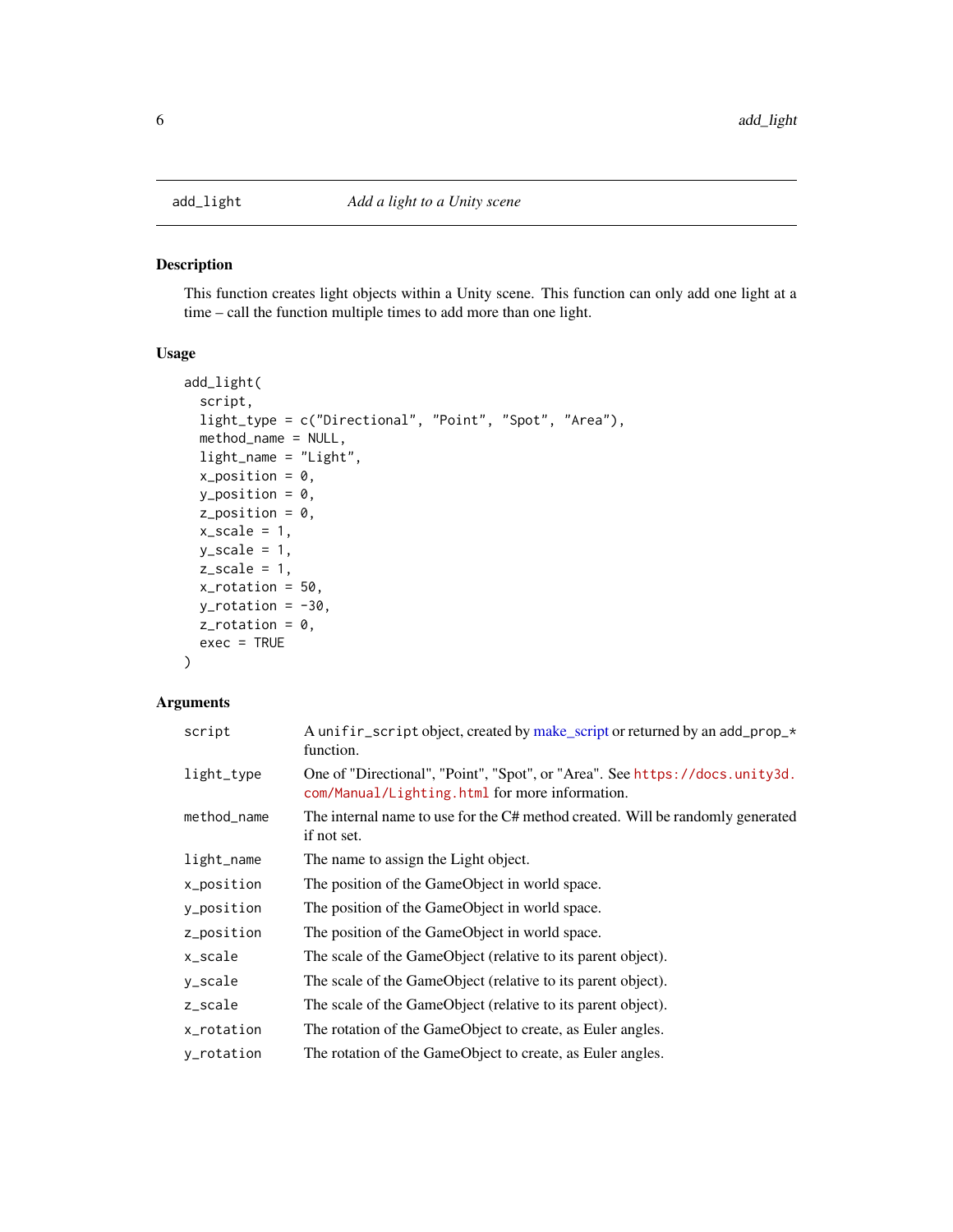#### <span id="page-6-0"></span>add\_prop 7 to 200 minutes and 200 minutes and 200 minutes and 200 minutes and 200 minutes and 200 minutes and 200 minutes and 200 minutes and 200 minutes and 200 minutes and 200 minutes and 200 minutes and 200 minutes and

| z_rotation | The rotation of the GameObject to create, as Euler angles.                 |
|------------|----------------------------------------------------------------------------|
| exec       | Logical: Should the C# method be included in the set executed by MainFunc? |

#### Value

The unifir\_script object passed to script, with props for adding lights appended.

#### See Also

```
Other props: add_default_player(), add_prop(), add_texture(), create_terrain(), import_asset(),
instantiate_prefab(), load_png(), load_scene(), new_scene(), read_raw(), save_scene(),
set_active_scene(), validate_path()
```
#### Examples

```
# First, create a script object.
# CRAN doesn't have Unity installed, so pass
# a waiver object to skip the Unity-lookup stage:
script <- make_script("example_script", unity = waiver())
# Now add props:
script <- add_light(script)
```
# Lastly, execute the script via the `action` function

<span id="page-6-1"></span>add\_prop *Add a prop to a unifir script*

#### Description

This function is exported so that developers can add their own props in new packages, without needing to re-implement the prop and script classes themselves. It is not expected that end users will need this function.

#### Usage

```
add_prop(script, prop, exec = TRUE)
```

| script | A script object (from make script) to append the prop to.                           |
|--------|-------------------------------------------------------------------------------------|
| prop   | A unifir prop object (from unifir prop) to add to the script.                       |
| exec   | Logical: Should the method created by the prop be called in the MainFunc<br>method? |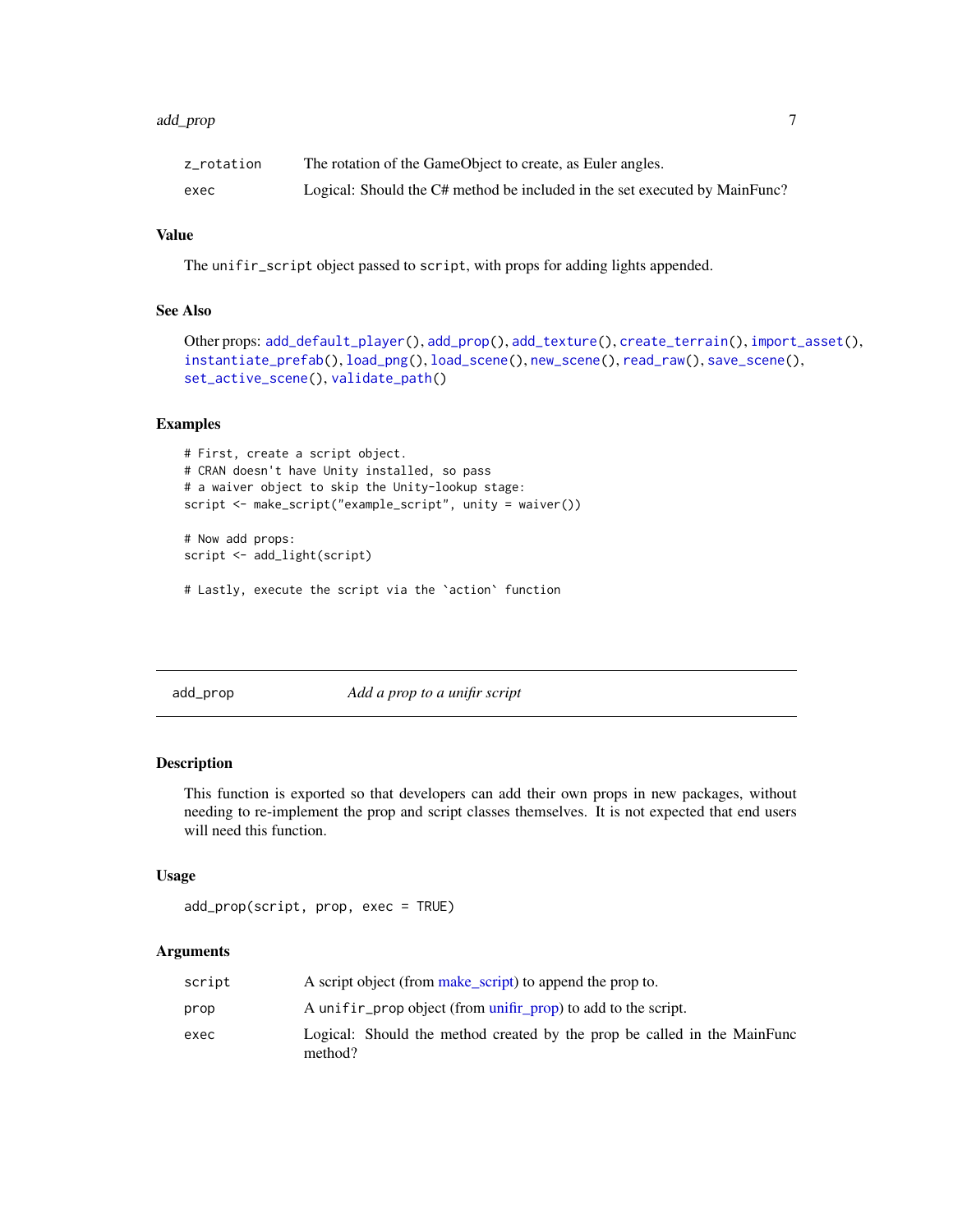#### <span id="page-7-0"></span>See Also

```
Other props: add_default_player(), add_light(), add_texture(), create_terrain(), import_asset(),
instantiate_prefab(), load_png(), load_scene(), new_scene(), read_raw(), save_scene(),
set_active_scene(), validate_path()
```

```
Other utilities: add_default_player(), create_unity_project(), find_unity(), get_asset(),
load_png(), load_scene(), new_scene(), read_raw(), save_scene(), set_active_scene(),
validate_path(), waiver()
```
#### Examples

```
script <- make_script("example_script", unity = waiver())
prop <- unifir_prop(
 prop_file = waiver(), # Must be a file that exists or waiver()
 method_name = NULL, # Auto-generated if NULL or NA
 method_type = "ExampleProp", # Length-1 character vector
 parameters = list(), # Not validated, usually a list
 build = function(script, prop, debug) {},
 using = character(0)
)
script <- add_prop(script, prop)
```
<span id="page-7-1"></span>add\_texture *Add a Texture2D layer to a terrain tile object*

#### Description

This function adds a helper method, AddTexture, to the C# script. This function is typically used to add textures to heightmaps in a Unity scene, for instance by functions like [create\\_terrain.](#page-10-1) It requires some arguments be provided at the C# level, and so is almost always called with exec = FALSE.

#### Usage

```
add_texture(script, method_name = NULL, exec = FALSE)
```
#### Arguments

| script      | A unifir_script object, created by make_script or returned by an add_prop_*<br>function.      |
|-------------|-----------------------------------------------------------------------------------------------|
| method name | The internal name to use for the C# method created. Will be randomly generated<br>if not set. |
| exec        | Logical: Should the C# method be included in the set executed by MainFunc?                    |

#### Value

The unifir\_script object passed to script, with an AddTexture method appended.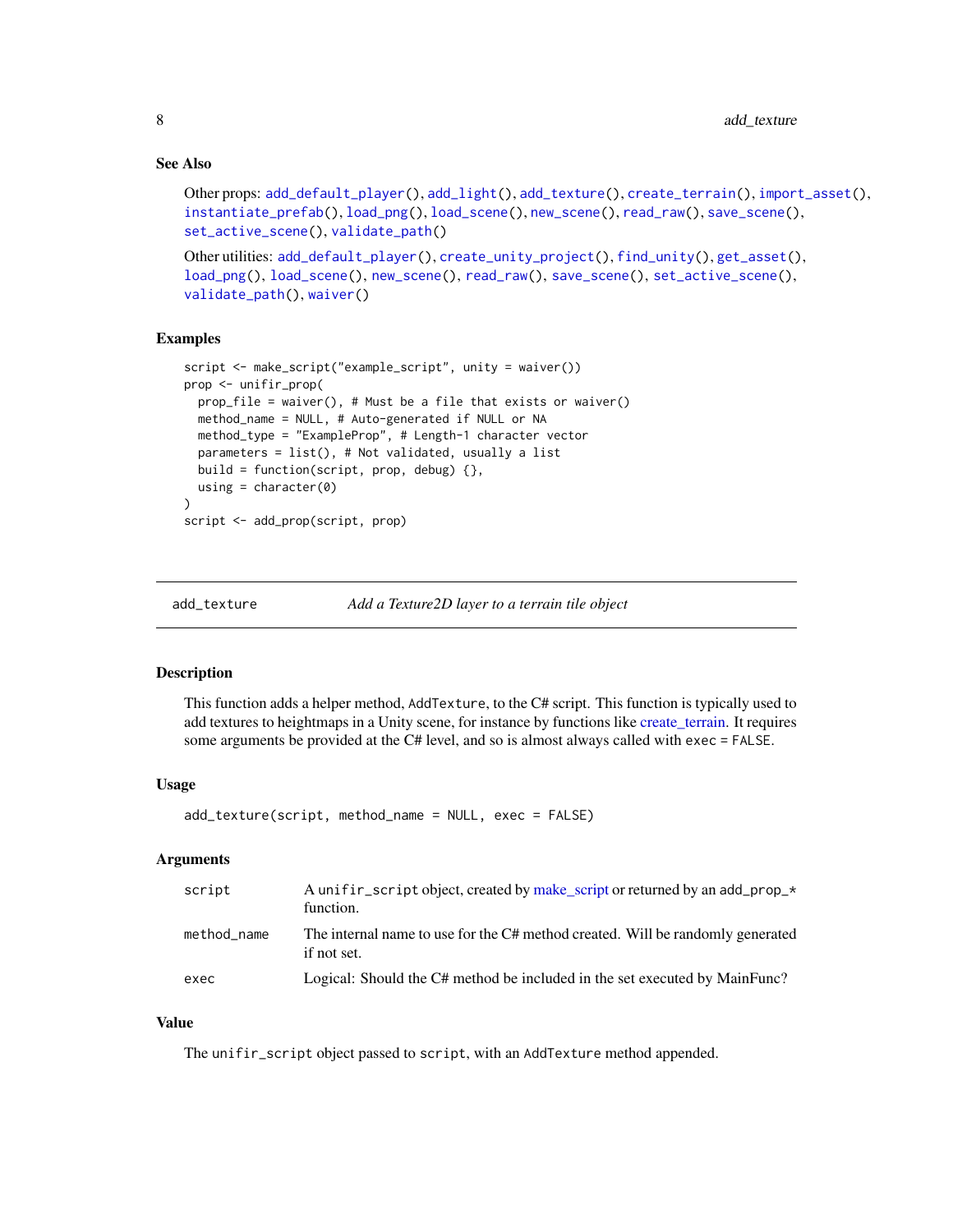<span id="page-8-0"></span>associate\_coordinates 9

#### See Also

```
Other props: add_default_player(), add_light(), add_prop(), create_terrain(), import_asset(),
instantiate_prefab(), load_png(), load_scene(), new_scene(), read_raw(), save_scene(),
set_active_scene(), validate_path()
```
#### Examples

```
# First, create a script object.
# CRAN doesn't have Unity installed, so pass
# a waiver object to skip the Unity-lookup stage:
script <- make_script("example_script",
  unity = waire())
# Now add props:
script <- add_texture(script)
# Lastly, execute the script via the `action` function
```
associate\_coordinates *Associate vector coordinates with a raster surface for Unity import*

#### Description

Unity uses a left-handed coordinate system, which is effectively "flipped" from our normal way of thinking about spatial coordinate systems. It also can only import terrain as square tiles of side 2^x + 1, for x between 5 and 12. As a result, importing objects into a Unity scene so that they align with terrain surfaces is trickier than you'd expect. This function "associates" the XY coordinates from some sf object, likely a point data set, with some raster object.

#### Usage

```
associate_coordinates(object, raster, side_length = 4097)
```

| object      | The sf object to take coordinates from. The object will be reprojected (via<br>sf::st_transform) to align with raster.                                                                                                                                                                               |  |
|-------------|------------------------------------------------------------------------------------------------------------------------------------------------------------------------------------------------------------------------------------------------------------------------------------------------------|--|
| raster      | A raster or file path to a raster to associate coordinates with. Note that different<br>rasters will produce different coordinate outputs; you should run this function<br>with the same raster you plan on bringing into Unity. Any file or object that can<br>be read via terra::rast can be used. |  |
| side_length | The side length of terrain tiles, in map units, you intend to bring into Unity.<br>Must be a value equal to $2^x + 1$ , for x between 5 and 12. All functions in the<br>unifir family default to 4097.                                                                                               |  |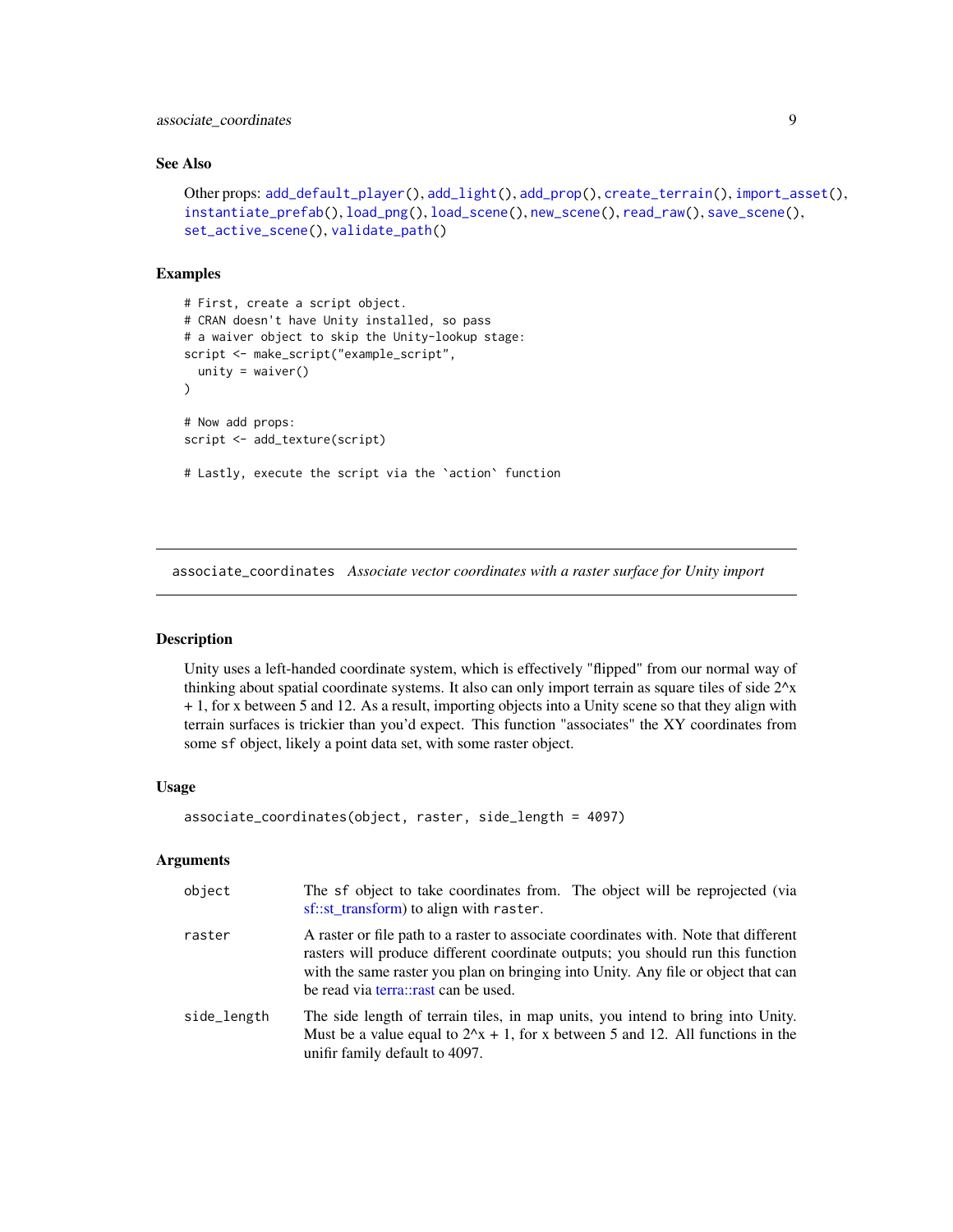#### Value

A data.frame with two columns, X and Y, representing the re-aligned coordinates. If object is point data (or anything object that [sf::st\\_coordinates](#page-0-0) returns a single row for each row of), these rows will be in the same order as object (and so can be appended via [cbind\)](#page-0-0).

#### Examples

```
## Not run:
if (!isTRUE(as.logical(Sys.getenv("CI")))) {
 simulated_data <- data.frame(
    id = seq(1, 100, 1),lat = runif(100, 44.04905, 44.17609),
   lng = runif(100, -74.01188, -73.83493)
 \lambdasimulated_data <- sf::st_as_sf(
    simulated_data,
   coords = c("Ing", "lat"),crs = 4326
  )
 output_files <- terrainr::get_tiles(simulated_data)
 temptiff <- tempfile(fileext = ".tif")
 terrainr::merge_rasters(output_files["elevation"][[1]], temptiff)
 associate_coordinates(simulated_data, temptiff)
}
```

```
## End(Not run)
```
<span id="page-9-1"></span>available\_assets *Vector of assets unifir can download and import*

#### **Description**

This object contains the set of assets unifir is able to download and import (through [get\\_asset](#page-14-2) and [import\\_asset\)](#page-14-1). These objects are all released under permissive open-source licenses (currently, either CC-0 1.0 or MIT). More information on the assets may be found at https://github.com/mikemahoney218/unity\_assets .

#### Usage

```
available_assets
```
#### Format

A character vector with 13 elements, each representing an asset which can be imported.

#### Source

[https://github.com/mikemahoney218/unity\\_assets](https://github.com/mikemahoney218/unity_assets)

<span id="page-9-0"></span>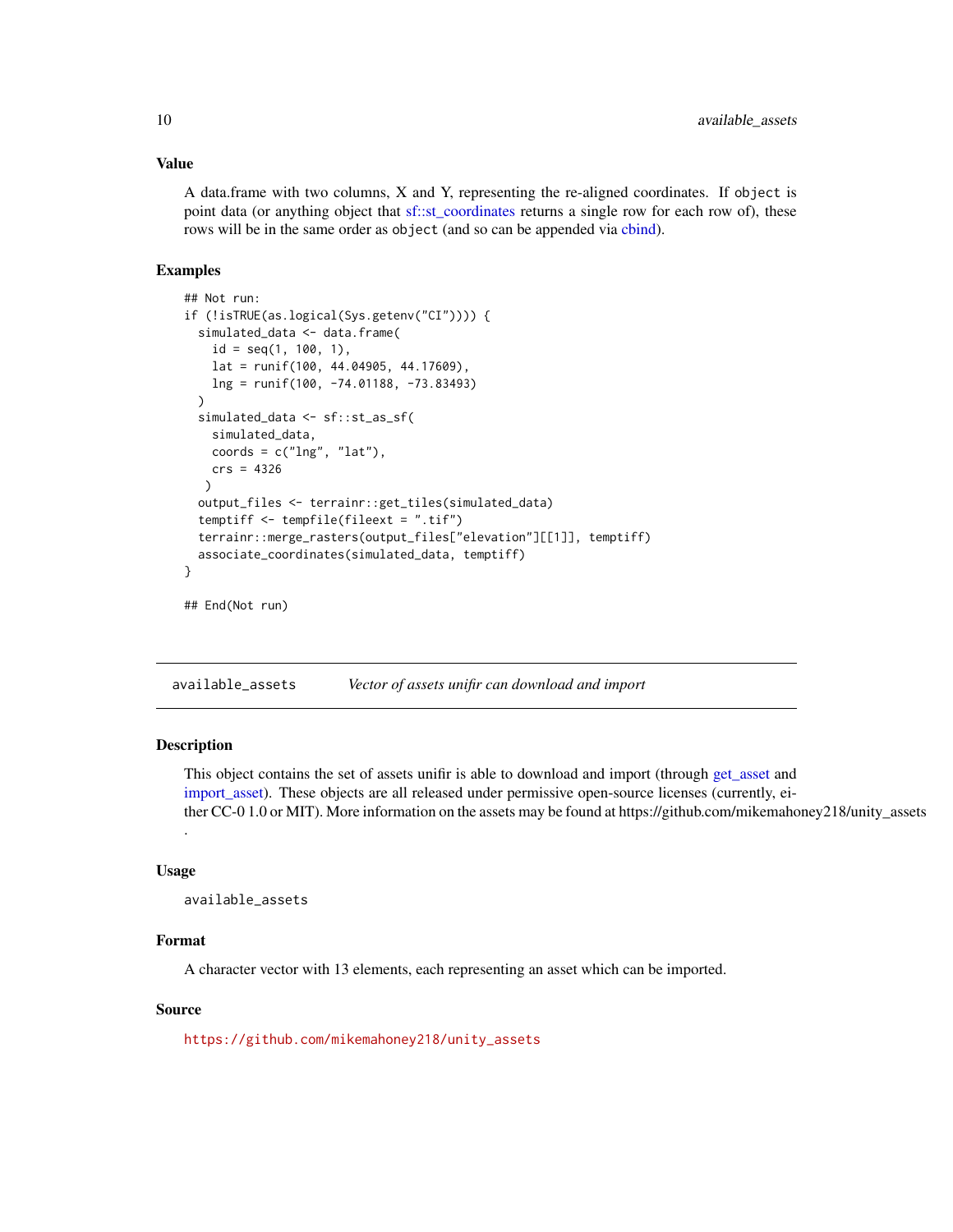<span id="page-10-0"></span>

When running in debug mode, unifir will write nothing to disk.

#### Usage

check\_debug()

create\_if\_not *Create directory if it doesn't exist*

#### Description

Create directory if it doesn't exist

#### Usage

create\_if\_not(path, recur = FALSE)

#### Arguments

| path  | The path to be created                   |
|-------|------------------------------------------|
| recur | Boolean: create directories recursively? |

<span id="page-10-1"></span>

| create_terrain | Create a terrain tile with optional image overlay |  |
|----------------|---------------------------------------------------|--|
|----------------|---------------------------------------------------|--|

#### Description

Create a terrain tile with optional image overlay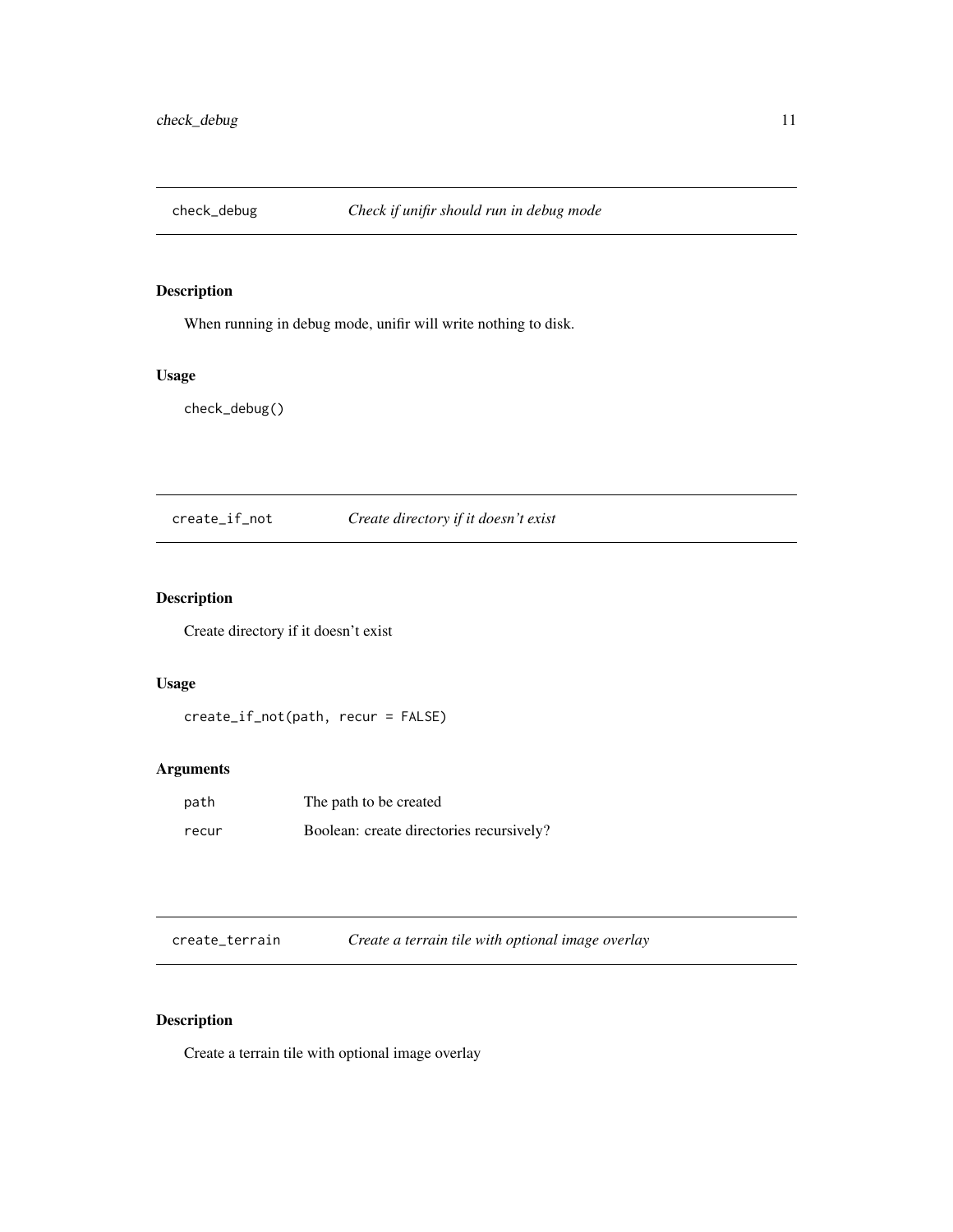#### Usage

```
create_terrain(
  script,
  method_name = NULL,
 heightmap_path,
  x_pos,
  z_pos,
 width,
  height,
  length,
  heightmap_resolution,
  texture_path = ",
  exec = TRUE\mathcal{L}
```
#### Arguments

| script                | A unifir script object, created by make script or returned by an add prop $\star$<br>function. |  |
|-----------------------|------------------------------------------------------------------------------------------------|--|
| method name           | The internal name to use for the C# method created. Will be randomly generated<br>if not set.  |  |
|                       | heightmap_path The file path to the heightmap to import as terrain.                            |  |
| x_pos, z_pos          | The position of the corner of the terrain.                                                     |  |
| width, height, length |                                                                                                |  |
|                       | The dimensions of the terrain tile, in linear units.                                           |  |
| heightmap_resolution  |                                                                                                |  |
|                       | The resolution of the heightmap image.                                                         |  |
| texture_path          | Optional: the file path to the image to use as a terrain overlay.                              |  |
| exec                  | Logical: Should the C# method be included in the set executed by MainFunc?                     |  |

#### See Also

```
Other props: add_default_player(), add_light(), add_prop(), add_texture(), import_asset(),
instantiate_prefab(), load_png(), load_scene(), new_scene(), read_raw(), save_scene(),
set_active_scene(), validate_path()
```

```
if (requireNamespace("terra", quietly = TRUE)) {
 raster <- tempfile(fileext = ".tiff")
 r <- terra::rast(matrix(rnorm(1000^2, mean = 100, sd = 20), 1000),
   extent = terra::ext(0, 1000, 0, 1000)
 \mathcal{L}terra::writeRaster(r, raster)
 script <- make_script("example_script",
   unity = waiver())
```
<span id="page-11-0"></span>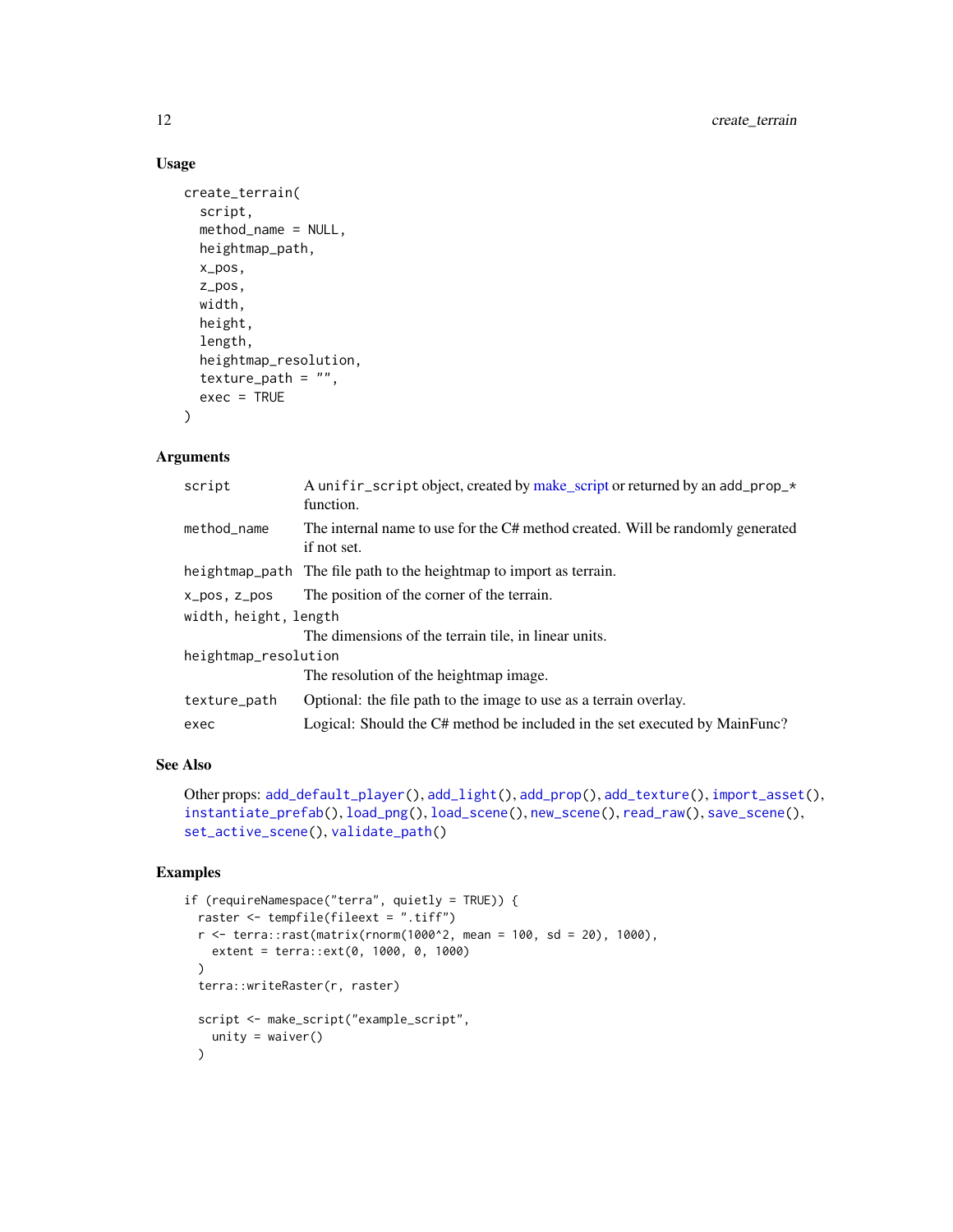#### <span id="page-12-0"></span>create\_unity\_project 13

```
create_terrain(
   script,
   heightmap_path = raster,
   x_{pos} = 0,
   z_{pos} = 0,
   width = 1000,
   height = terra::minmax(r)[[2]],
   length = 1000,
   heightmap_resolution = 1000
 )
}
```
<span id="page-12-1"></span>create\_unity\_project *Create a new Unity project.*

#### Description

Create a new Unity project.

#### Usage

```
create_unity_project(path, quit = TRUE, unity = NULL)
```
#### Arguments

| path  | The path to create a new Unity project at.                                                                                                                                                                                                                                                            |
|-------|-------------------------------------------------------------------------------------------------------------------------------------------------------------------------------------------------------------------------------------------------------------------------------------------------------|
| quit  | Logical: quit Unity after creating the project?                                                                                                                                                                                                                                                       |
| unitv | The path to the Unity executable on your system (importantly, <i>not</i> the Unity-<br>Hub executable). If NULL, checks to see if the environment variable or option<br>unifir_unity_path is set; if so, uses that path (preferring the environment<br>variable over the option if the two disagree). |

#### Value

TRUE, invisibly.

#### See Also

```
Other utilities: add_default_player(), add_prop(), find_unity(), get_asset(), load_png(),
load_scene(), new_scene(), read_raw(), save_scene(), set_active_scene(), validate_path(),
waiver()
```
#### Examples

if (interactive()) create\_unity\_project(file.path(tempdir(), "project"))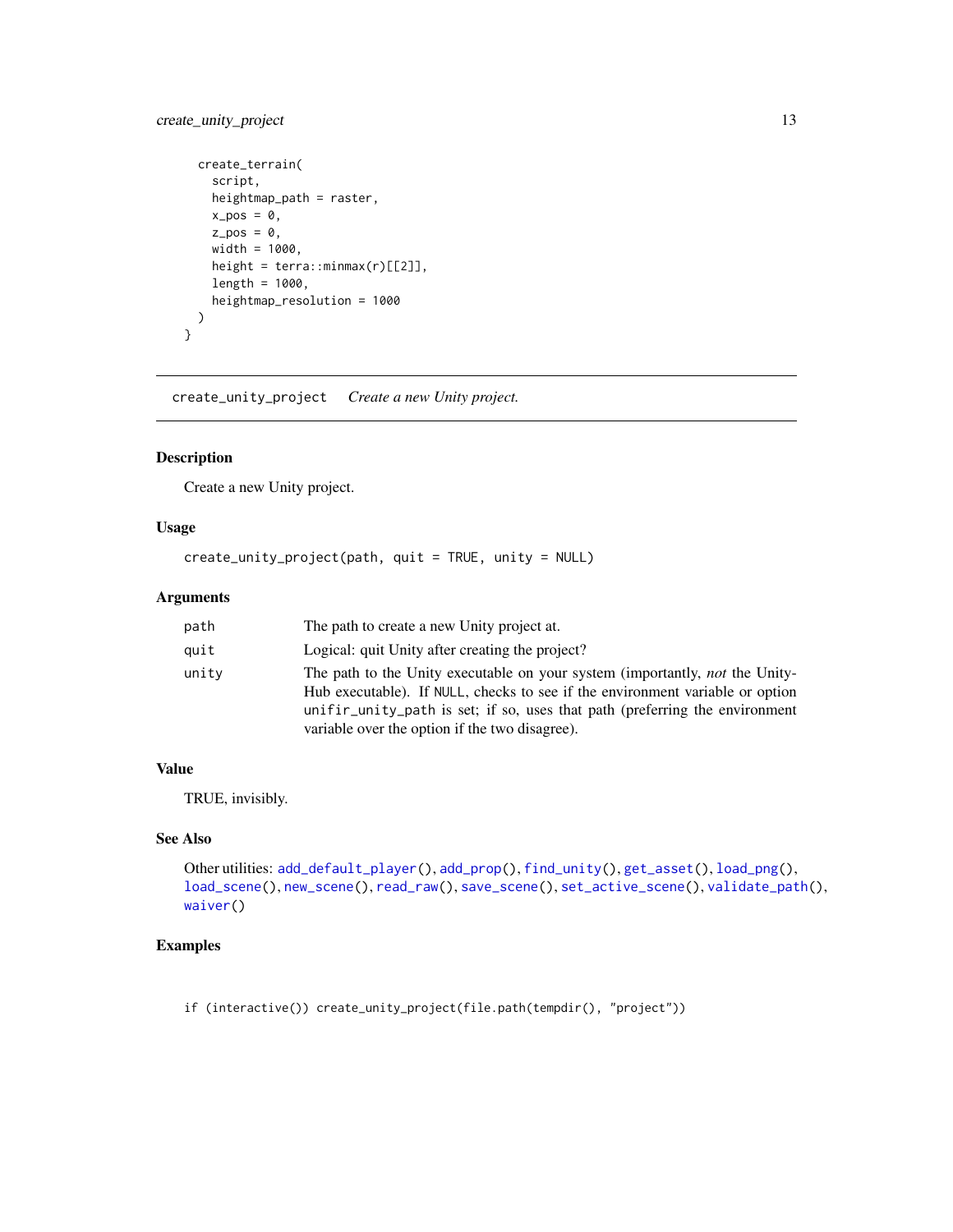If the path to Unity is not provided to a function, this function is invoked to attempt to find it. To do so, it goes through the following steps:

- 1. Attempt to load the "unifir\_unity\_path" environment variable.
- 2. Attempt to load the "unifir\_unity\_path" option.

Assuming that neither points to an actual file, this function will then check the default installation paths for Unity on the user's operating system. If not found, this function will error.

#### Usage

find\_unity(unity = NULL, check\_path = TRUE)

#### Arguments

| unity      | Character: If provided, this function will quote the provided string (if necessary)<br>and return it.                                                                                                                                                                            |
|------------|----------------------------------------------------------------------------------------------------------------------------------------------------------------------------------------------------------------------------------------------------------------------------------|
| check_path | Logical: If TRUE, this function will check if the Unity executable provided as<br>an argument, environment variable, or option exists. If it does not, this function<br>will then attempt to find one, and will error if not found. If FALSE, this function<br>will never error. |

#### Value

The path to the Unity executable on the user's machine, as a length-1 character vector.

#### See Also

```
Other utilities: add_default_player(), add_prop(), create_unity_project(), get_asset(),
load_png(), load_scene(), new_scene(), read_raw(), save_scene(), set_active_scene(),
validate_path(), waiver()
```

```
if (interactive()) {
 try(find_unity())
}
```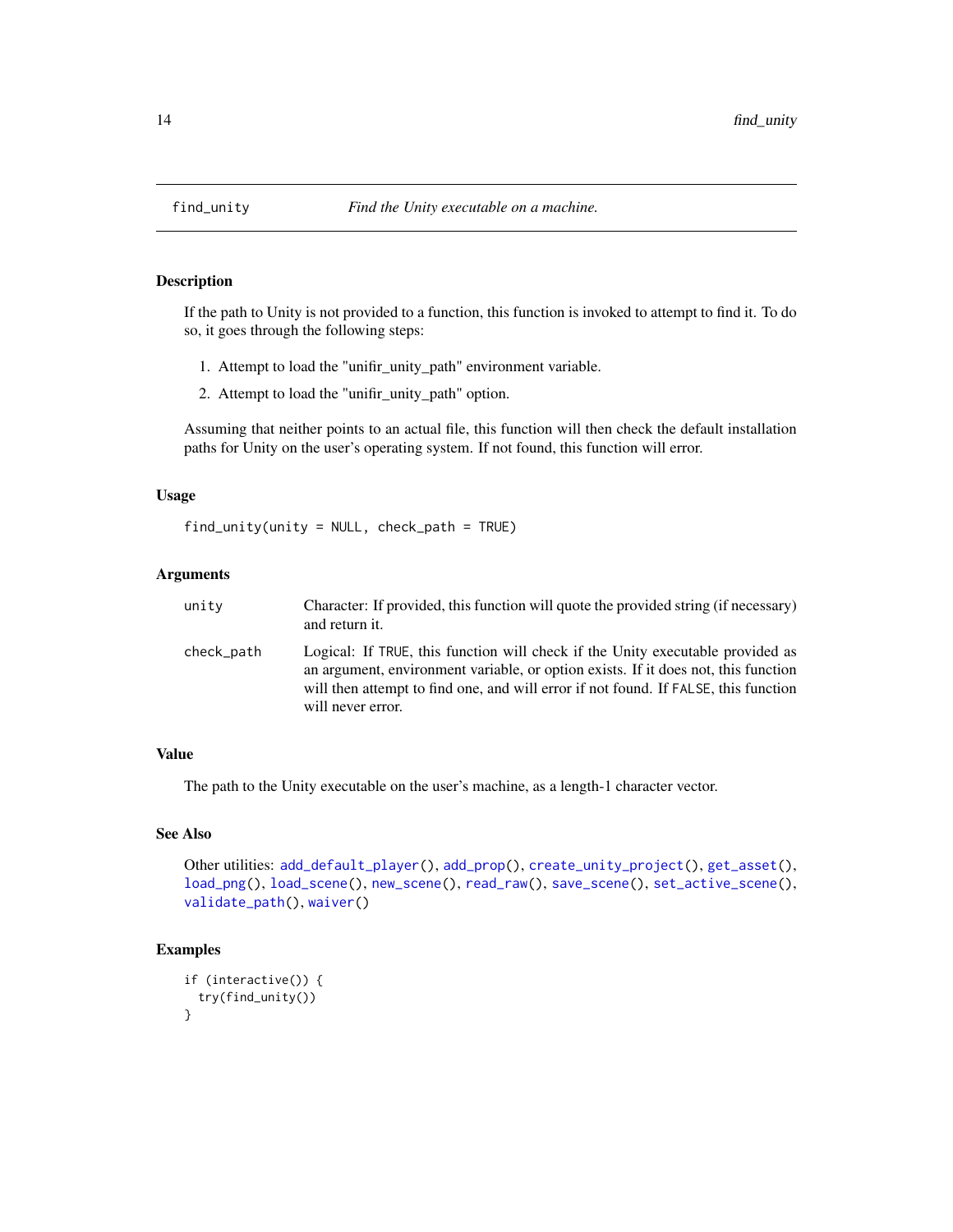<span id="page-14-2"></span><span id="page-14-0"></span>

.

This is a simple helper function downloading the assets stored at https://github.com/mikemahoney218/unity\_assets

#### Usage

get\_asset(asset, directory = NULL)

#### Arguments

| asset     | The asset to download. Available asset names are provided in available assets.                                                 |
|-----------|--------------------------------------------------------------------------------------------------------------------------------|
| directory | Optionally, the directory to extract the downloaded models in. If NULL, the<br>default, saves to tools:: R_user_dir("unifir"). |

#### See Also

```
Other utilities: add_default_player(), add_prop(), create_unity_project(), find_unity(),
load_png(), load_scene(), new_scene(), read_raw(), save_scene(), set_active_scene(),
validate_path(), waiver()
```
#### Examples

```
if (interactive()) {
 get_asset(asset = "tree_1", directory = tempdir())
}
```
<span id="page-14-1"></span>import\_asset *Import assets into Unity.*

#### Description

Import assets into Unity.

#### Usage

```
import_asset(script, asset_path, lazy = TRUE)
```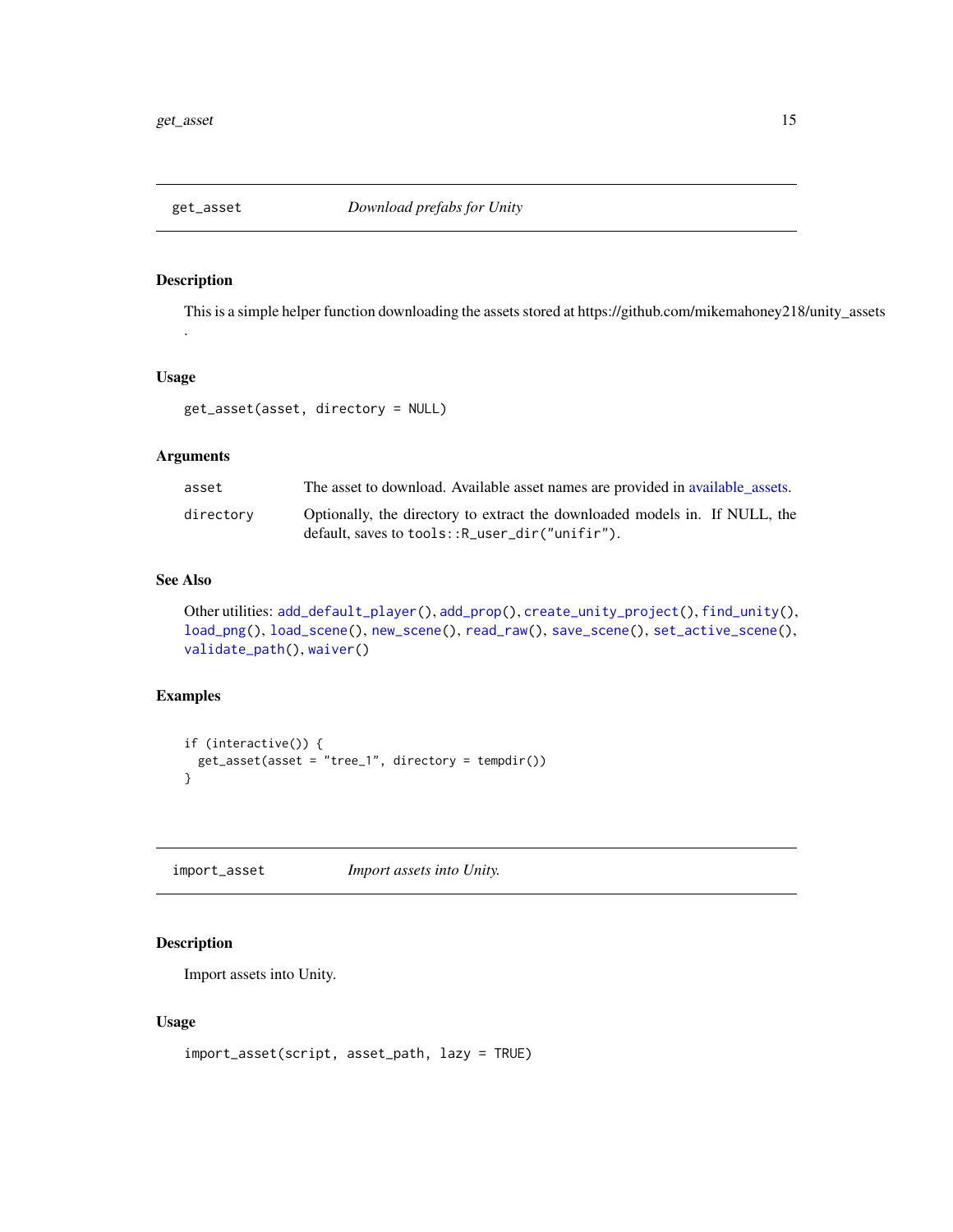#### <span id="page-15-0"></span>Arguments

| script     | A unifir_script object, created by make_script or returned by an add_prop_*<br>function.                                                                                                                                                                                                                                     |
|------------|------------------------------------------------------------------------------------------------------------------------------------------------------------------------------------------------------------------------------------------------------------------------------------------------------------------------------|
| asset_path | The file path to the asset to import. If a directory, the entire directory will be re-<br>cursively copied. Note that this function doesn't have a method_name argument:<br>the asset_path is used as the method name. This function is not currently vec-<br>torized; call it separately for each asset you need to import. |
| lazy       | Boolean: if TRUE, unifir will attempt to only copy the files once per run of a<br>script; if FALSE, unifir will copy the files as many times as requested, overwrit-<br>ing pre-existing files each time.                                                                                                                    |

#### Value

script with a new prop.

#### See Also

```
add_default_player(add_light(add_prop(add_texture(create_terrain(),
instantiate_prefab(), load_png(), load_scene(), new_scene(), read_raw(), save_scene(),
set_active_scene(), validate_path()
```
#### Examples

```
# First, create a script object.
# CRAN doesn't have Unity installed, so pass
# a waiver object to skip the Unity-lookup stage:
script <- make_script("example_script",
 unity = waiver()
)
# CRAN also doesn't have any props to install,
# so we'll make a fake prop location:
prop_directory <- file.path(tempdir(), "props")
dir.create(prop_directory)
# Now add props:
script <- import_asset(script, prop_directory)
# Lastly, execute the script via the `action` function
```
<span id="page-15-1"></span>instantiate\_prefab *Add a prefab to a Unity scene*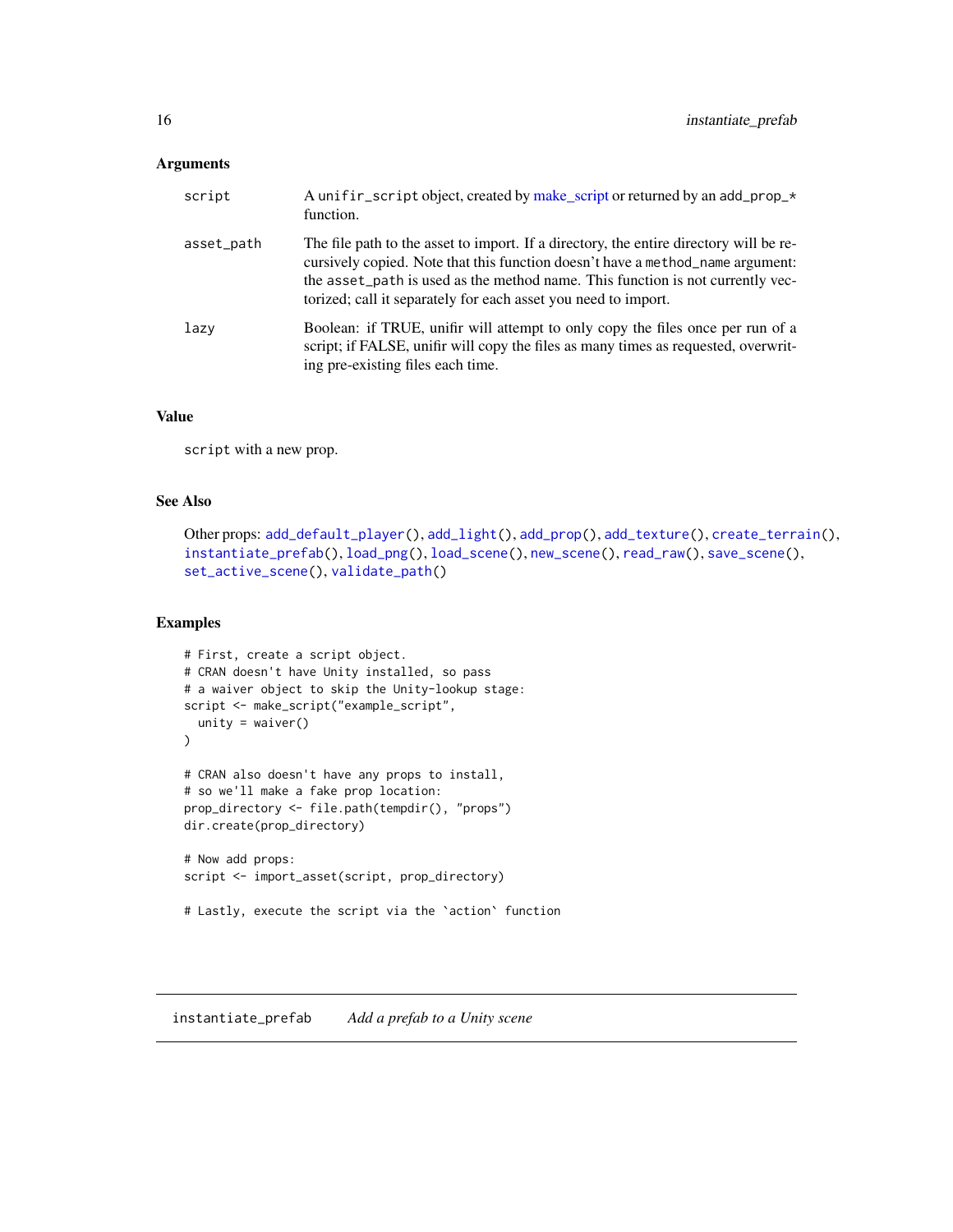This function creates objects (specifically, prefabs) within a Unity scene. This function is vectorized over all functions from prefab\_path through z\_rotation; to add multiple objects, simply provide vectors to each argument. Note that all arguments will be automatically recycled if not the same length; this may produce undesired results. This function is only capable of altering a single scene at once – call the function multiple times if you need to manipulate multiple scenes.

#### Usage

```
instantiate_prefab(
  script,
  method_name = NULL,
  destination_scene = NULL,
  prefab_path,
  x_{position} = 0,
  y_{\text{position}} = 0,
  z_position = 0,
  x_scale = 1,
 y_scale = 1,
  z_scale = 1,
 x_{\text{r}} otation = 0,
 y_{\text{r}}otation = 0,
 z-rotation = 0,
  exec = TRUE)
```

| script                             | A unifir_script object, created by make_script or returned by an add_prop_*<br>function.                                                                                                         |  |
|------------------------------------|--------------------------------------------------------------------------------------------------------------------------------------------------------------------------------------------------|--|
| method_name                        | The internal name to use for the C# method created. Will be randomly generated<br>if not set.                                                                                                    |  |
| destination_scene                  |                                                                                                                                                                                                  |  |
|                                    | Optionally, the scene to instantiate the prefabs in. Ignored if NULL, the default.                                                                                                               |  |
| prefab_path                        | File path to the prefab to be instantiated. This should be relative to the Unity<br>project root directory, and likely begins with "Assets". Alternatively, if this is<br>one of the elements in |  |
| x_position, y_position, z_position |                                                                                                                                                                                                  |  |
|                                    | The position of the GameObject in world space.                                                                                                                                                   |  |
| x_scale, y_scale, z_scale          |                                                                                                                                                                                                  |  |
|                                    | The scale of the GameObject (relative to its parent object).                                                                                                                                     |  |
| x_rotation, y_rotation, z_rotation |                                                                                                                                                                                                  |  |
|                                    | The rotation of the GameObject to create, as Euler angles.                                                                                                                                       |  |
| exec                               | Logical: Should the C# method be included in the set executed by MainFunc?                                                                                                                       |  |
|                                    |                                                                                                                                                                                                  |  |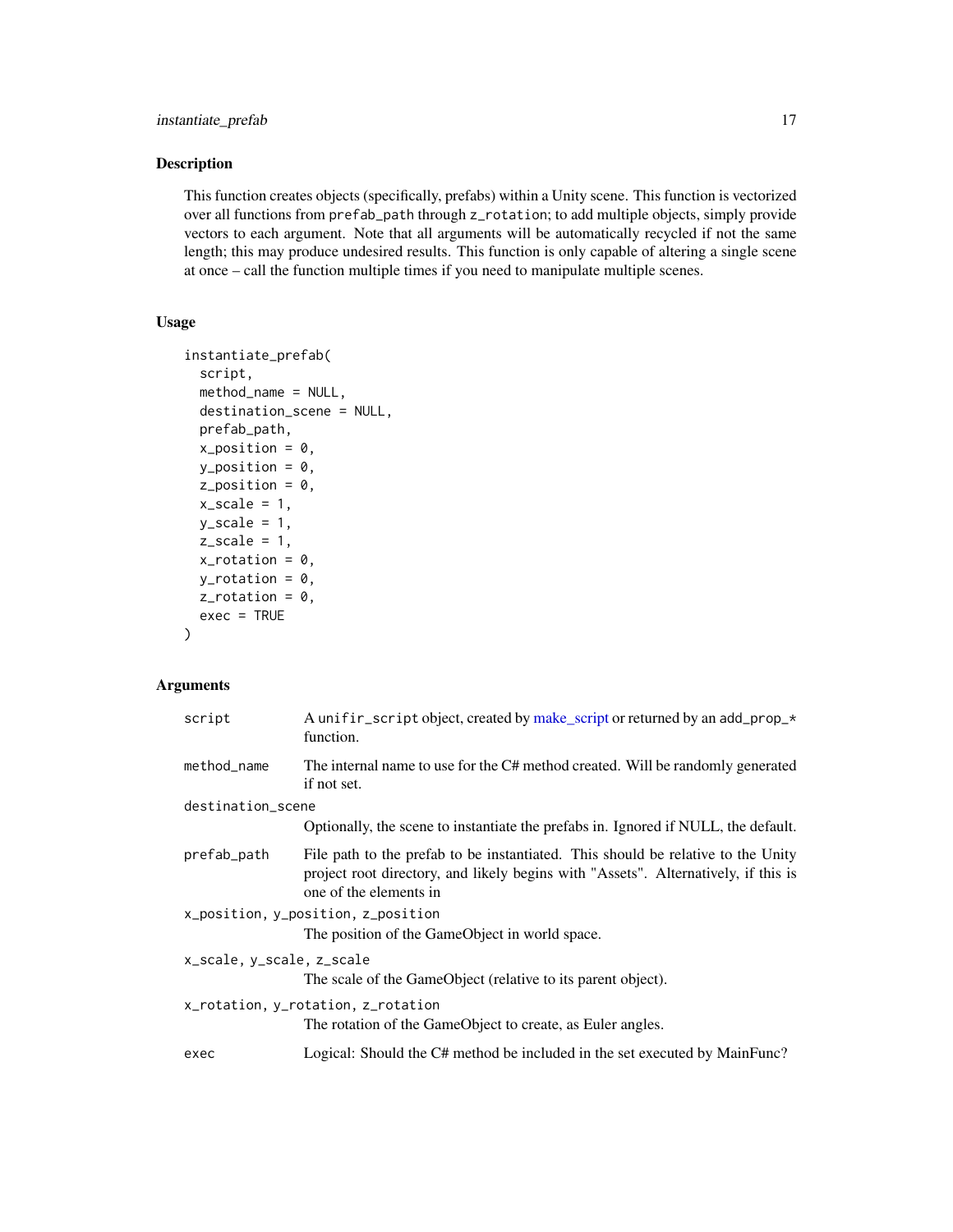#### See Also

```
Other props: add_default_player(), add_light(), add_prop(), add_texture(), create_terrain(),
import_asset(), load_png(), load_scene(), new_scene(), read_raw(), save_scene(), set_active_scene(),
validate_path()
```
#### Examples

```
# First, create a script object.
# CRAN doesn't have Unity installed, so pass
# a waiver object to skip the Unity-lookup stage:
script <- make_script("example_script", unity = waiver())
# Now add props:
script <- instantiate_prefab(script, prefab_path = "Assets/some.prefab")
# Lastly, execute the script via the `action` function
```
<span id="page-17-1"></span>load\_png *Create a Texture2D from a PNG file*

#### Description

This function adds a helper method, LoadPNG, to the C# script. This function is typically used by other C# methods to bring in textures into a Unity scene, for instance by functions like [cre](#page-10-1)[ate\\_terrain.](#page-10-1) It requires some arguments be provided at the C# level, and so is almost always called with exec = FALSE.

#### Usage

```
load_png(script, method_name = NULL, exec = FALSE)
```
#### Arguments

| script      | A unifir script object, created by make script or returned by an add prop $\star$<br>function. |
|-------------|------------------------------------------------------------------------------------------------|
| method name | The internal name to use for the C# method created. Will be randomly generated<br>if not set.  |
| exec        | Logical: Should the C# method be included in the set executed by MainFunc?                     |

#### See Also

Other props: [add\\_default\\_player\(](#page-2-1)), [add\\_light\(](#page-5-1)), [add\\_prop\(](#page-6-1)), [add\\_texture\(](#page-7-1)), [create\\_terrain\(](#page-10-1)), [import\\_asset\(](#page-14-1)), [instantiate\\_prefab\(](#page-15-1)), [load\\_scene\(](#page-18-1)), [new\\_scene\(](#page-20-1)), [read\\_raw\(](#page-21-1)), [save\\_scene\(](#page-22-1)), [set\\_active\\_scene\(](#page-23-1)), [validate\\_path\(](#page-26-1))

Other utilities: [add\\_default\\_player\(](#page-2-1)), [add\\_prop\(](#page-6-1)), [create\\_unity\\_project\(](#page-12-1)), [find\\_unity\(](#page-13-1)), [get\\_asset\(](#page-14-2)), [load\\_scene\(](#page-18-1)), [new\\_scene\(](#page-20-1)), [read\\_raw\(](#page-21-1)), [save\\_scene\(](#page-22-1)), [set\\_active\\_scene\(](#page-23-1)), [validate\\_path\(](#page-26-1)), [waiver\(](#page-27-1))

<span id="page-17-0"></span>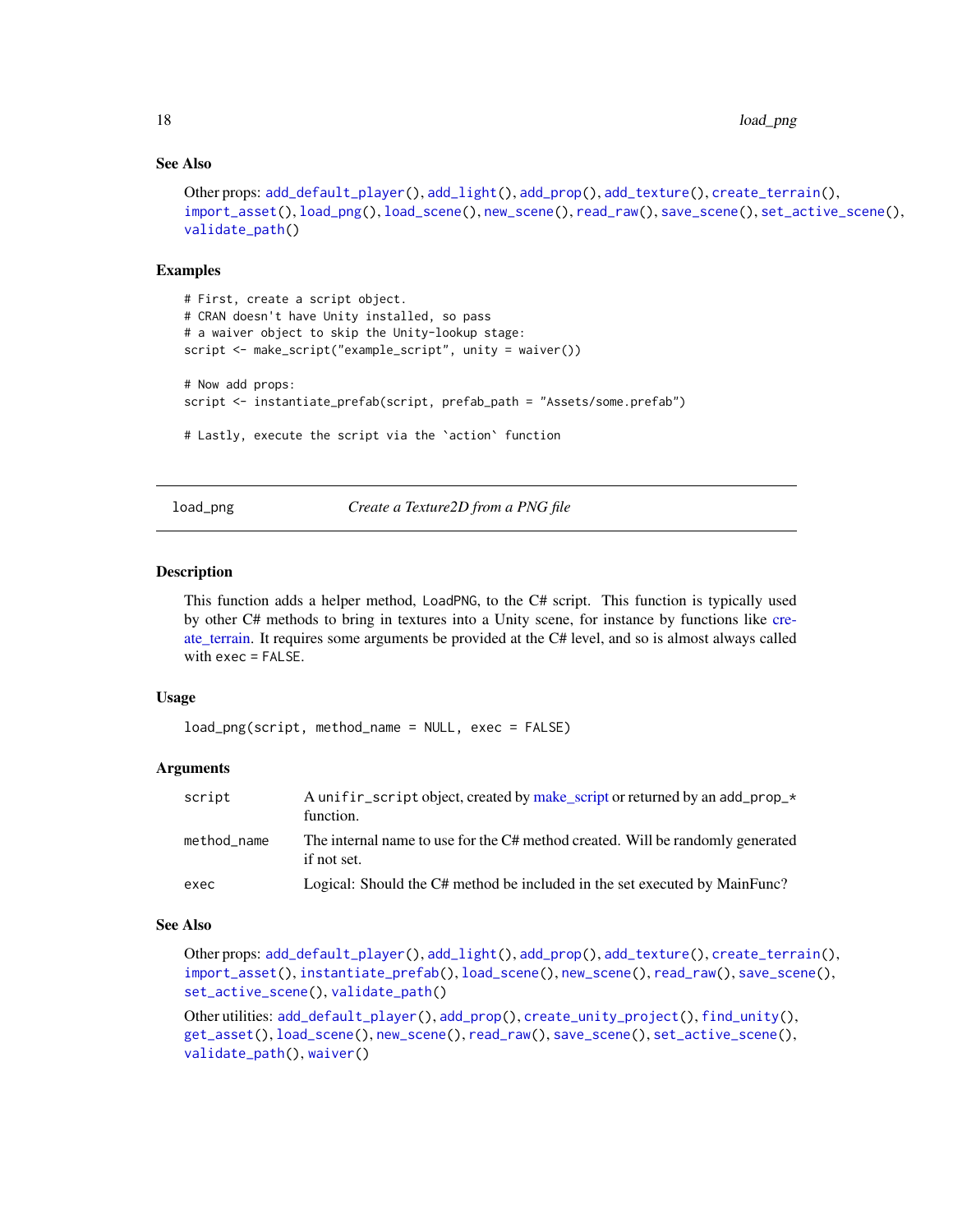#### <span id="page-18-0"></span>load\_scene 19

#### Examples

```
# First, create a script object.
# CRAN doesn't have Unity installed, so pass
# a waiver object to skip the Unity-lookup stage:
script <- make_script("example_script", unity = waiver())
# Then add any number of props to it:
script <- load_png(script)
# Then call `action` to execute the script!
```
<span id="page-18-1"></span>

load\_scene *Load a scene in a Unity project.*

#### Description

Load a scene in a Unity project.

#### Usage

load\_scene(script, scene\_name, method\_name = NULL, exec = TRUE)

#### Arguments

| script      | A unifir_script object, created by make_script or returned by an add_prop_*<br>function.      |
|-------------|-----------------------------------------------------------------------------------------------|
| scene_name  | The name of the scene to load.                                                                |
| method_name | The internal name to use for the C# method created. Will be randomly generated<br>if not set. |
| exec        | Logical: Should the C# method be included in the set executed by MainFunc?                    |

#### See Also

Other props: [add\\_default\\_player\(](#page-2-1)), [add\\_light\(](#page-5-1)), [add\\_prop\(](#page-6-1)), [add\\_texture\(](#page-7-1)), [create\\_terrain\(](#page-10-1)), [import\\_asset\(](#page-14-1)), [instantiate\\_prefab\(](#page-15-1)), [load\\_png\(](#page-17-1)), [new\\_scene\(](#page-20-1)), [read\\_raw\(](#page-21-1)), [save\\_scene\(](#page-22-1)), [set\\_active\\_scene\(](#page-23-1)), [validate\\_path\(](#page-26-1))

Other utilities: [add\\_default\\_player\(](#page-2-1)), [add\\_prop\(](#page-6-1)), [create\\_unity\\_project\(](#page-12-1)), [find\\_unity\(](#page-13-1)), [get\\_asset\(](#page-14-2)), [load\\_png\(](#page-17-1)), [new\\_scene\(](#page-20-1)), [read\\_raw\(](#page-21-1)), [save\\_scene\(](#page-22-1)), [set\\_active\\_scene\(](#page-23-1)), [validate\\_path\(](#page-26-1)), [waiver\(](#page-27-1))

- # First, create a script object.
- # CRAN doesn't have Unity installed, so pass
- # a waiver object to skip the Unity-lookup stage:
- script <- make\_script("example\_script", unity = waiver())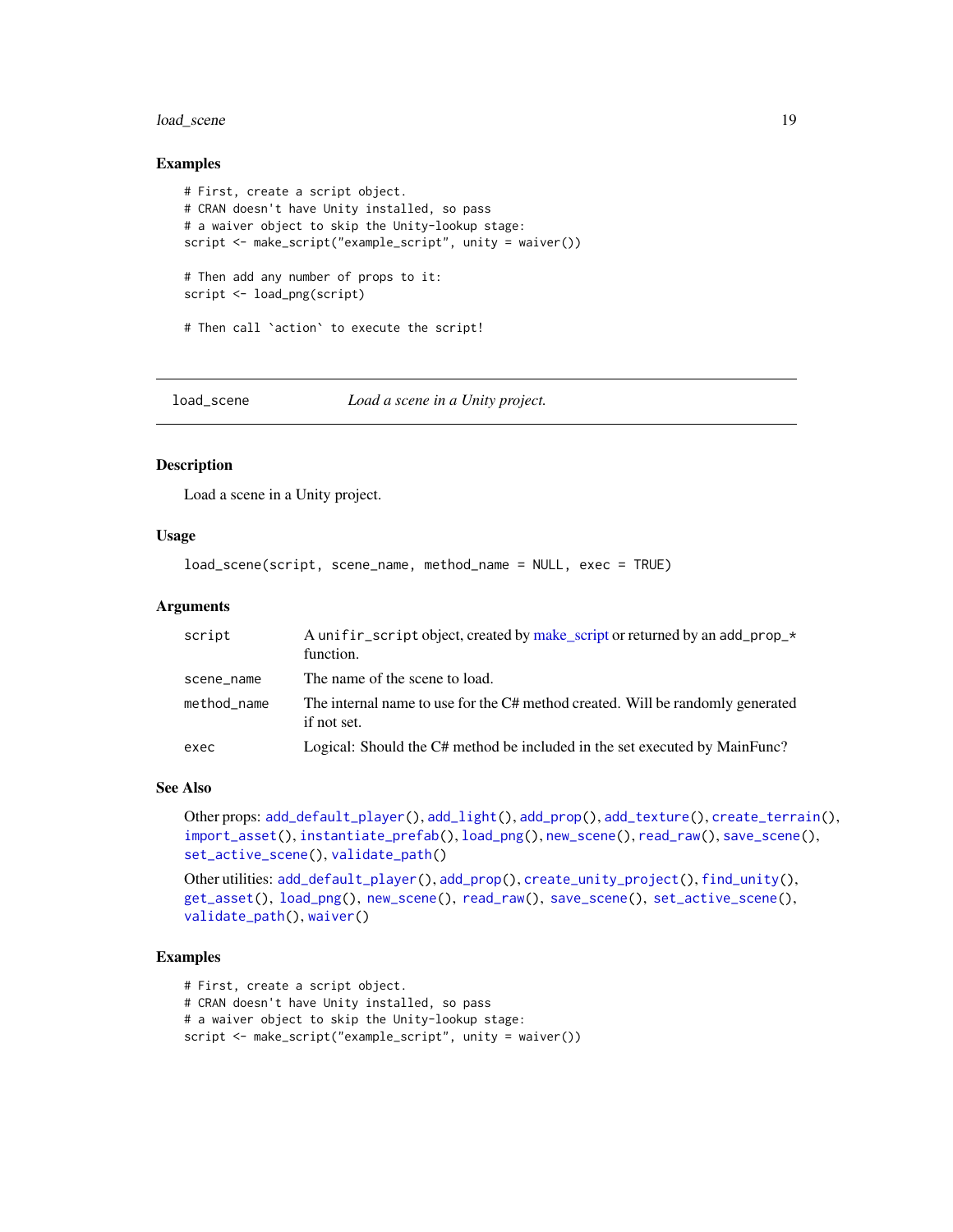<span id="page-19-0"></span>20 make\_script

```
# Now add props:
script <- load_scene(script, scene_name = "some_scene")
# Lastly, execute the script via the `action` function
```
<span id="page-19-1"></span>make\_script *Create an empty* unifir\_script *object.*

#### Description

unifir relies upon "script" objects, which collect "prop" objects (C# methods) which then may be executed within a Unity project via the [action](#page-1-1) function.

#### Usage

```
make_script(
 project,
  script_name = NULL,
  scene_name = NULL,
 unity = find\_unity(),
  initialize_project = NULL
)
```
#### Arguments

| project            | The directory path of the Unity project.                                                                                                                        |
|--------------------|-----------------------------------------------------------------------------------------------------------------------------------------------------------------|
| script_name        | The file name to save the script at. The folder location and file extensions will<br>be added automatically.                                                    |
| scene_name         | The default scene to operate within. If a function requires a scene name and one<br>is not provided, this field will be used.                                   |
| unity              | The location of the Unity executable to create projects with.                                                                                                   |
| initialize_project |                                                                                                                                                                 |
|                    | If TRUE, will call create_unity_project to create a Unity project at project. If<br>FALSE, will not create a new project. If NULL, will create a new project if |

#### Value

A unifir\_script object.

#### Examples

```
# Create an empty script file
# In practice, you'll want to set `project` to the project path to create
# and `unity` to `NULL` (the default)
make_script(project = waiver(), unity = waiver())
```
project does not exist.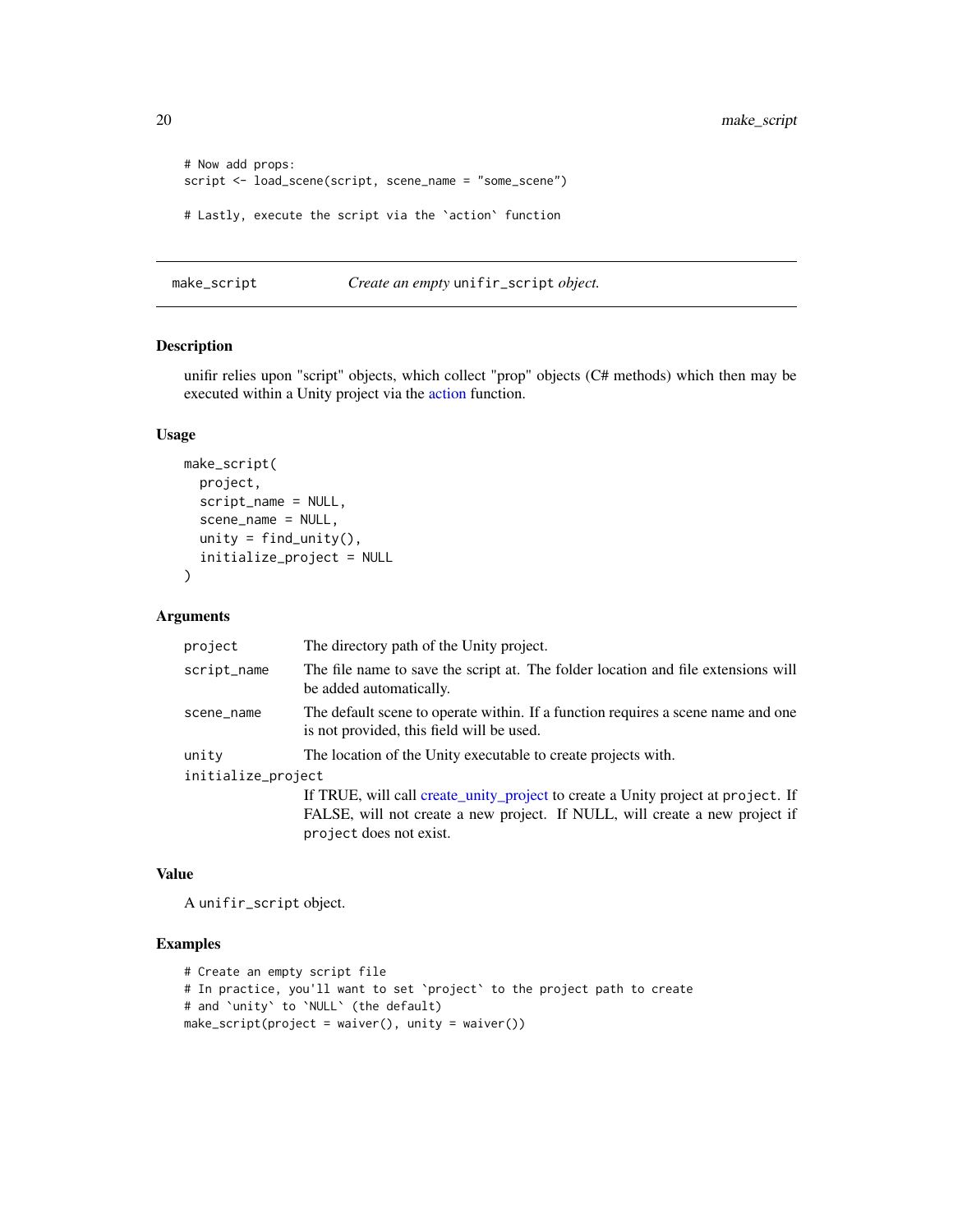<span id="page-20-1"></span><span id="page-20-0"></span>

Create a new scene in a Unity project.

#### Usage

```
new_scene(
  script,
  setup = c("EmptyScene", "DefaultGameObjects"),
 mode = c("Additive", "Single"),
  method_name = NULL,
  exec = TRUE
\lambda
```
#### Arguments

| function.                                                                                                                                                                           |
|-------------------------------------------------------------------------------------------------------------------------------------------------------------------------------------|
| One of "EmptyScene" ("No game objects are added to the new Scene.") or "De-<br>faultGameObjects" ("Adds default game objects to the new Scene (a light and<br>camera).")            |
| One of "Additive" ("The newly created Scene is added to the current open<br>Scenes.") or "Single" ("All current open Scenes are closed and the newly created<br>Scene are opened.") |
| The internal name to use for the C# method created. Will be randomly generated<br>if not set.                                                                                       |
| Logical: Should the C# method be included in the set executed by MainFunc?                                                                                                          |
|                                                                                                                                                                                     |

#### See Also

Other props: [add\\_default\\_player\(](#page-2-1)), [add\\_light\(](#page-5-1)), [add\\_prop\(](#page-6-1)), [add\\_texture\(](#page-7-1)), [create\\_terrain\(](#page-10-1)), [import\\_asset\(](#page-14-1)), [instantiate\\_prefab\(](#page-15-1)), [load\\_png\(](#page-17-1)), [load\\_scene\(](#page-18-1)), [read\\_raw\(](#page-21-1)), [save\\_scene\(](#page-22-1)), [set\\_active\\_scene\(](#page-23-1)), [validate\\_path\(](#page-26-1))

Other utilities: [add\\_default\\_player\(](#page-2-1)), [add\\_prop\(](#page-6-1)), [create\\_unity\\_project\(](#page-12-1)), [find\\_unity\(](#page-13-1)), [get\\_asset\(](#page-14-2)), [load\\_png\(](#page-17-1)), [load\\_scene\(](#page-18-1)), [read\\_raw\(](#page-21-1)), [save\\_scene\(](#page-22-1)), [set\\_active\\_scene\(](#page-23-1)), [validate\\_path\(](#page-26-1)), [waiver\(](#page-27-1))

#### Examples

# First, create a script object.

- # CRAN doesn't have Unity installed, so pass
- # a waiver object to skip the Unity-lookup stage:
- script <- make\_script("example\_script",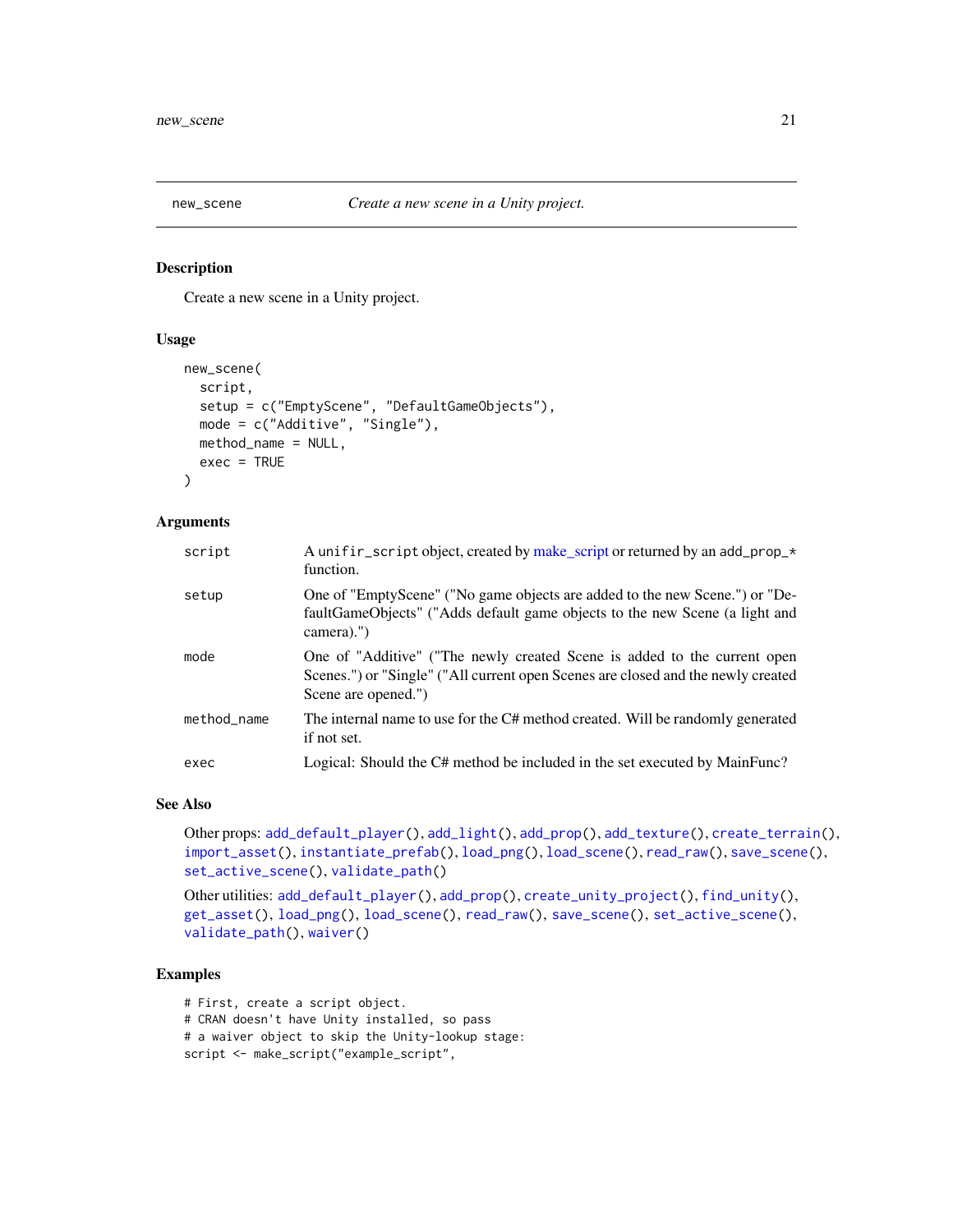```
unity = waire())
# Now add props:
script <- new_scene(script)
# Lastly, execute the script via the `action` function
```
#### <span id="page-21-1"></span>read\_raw *Read a RAW file in as a float array*

#### Description

This function adds a helper method, ReadRaw, to the C# script. This function is typically used to bring in heightmaps into a Unity scene, for instance by functions like [create\\_terrain.](#page-10-1) It requires some arguments be provided at the C# level, and so is almost always called with exec = FALSE.

#### Usage

```
read_raw(script, method_name = NULL, exec = FALSE)
```
#### Arguments

| script      | A unifir script object, created by make script or returned by an add prop $\star$<br>function. |
|-------------|------------------------------------------------------------------------------------------------|
| method_name | The internal name to use for the C# method created. Will be randomly generated<br>if not set.  |
| exec        | Logical: Should the C# method be included in the set executed by MainFunc?                     |

#### See Also

Other props: [add\\_default\\_player\(](#page-2-1)), [add\\_light\(](#page-5-1)), [add\\_prop\(](#page-6-1)), [add\\_texture\(](#page-7-1)), [create\\_terrain\(](#page-10-1)), [import\\_asset\(](#page-14-1)), [instantiate\\_prefab\(](#page-15-1)), [load\\_png\(](#page-17-1)), [load\\_scene\(](#page-18-1)), [new\\_scene\(](#page-20-1)), [save\\_scene\(](#page-22-1)), [set\\_active\\_scene\(](#page-23-1)), [validate\\_path\(](#page-26-1))

Other utilities: [add\\_default\\_player\(](#page-2-1)), [add\\_prop\(](#page-6-1)), [create\\_unity\\_project\(](#page-12-1)), [find\\_unity\(](#page-13-1)), [get\\_asset\(](#page-14-2)), [load\\_png\(](#page-17-1)), [load\\_scene\(](#page-18-1)), [new\\_scene\(](#page-20-1)), [save\\_scene\(](#page-22-1)), [set\\_active\\_scene\(](#page-23-1)), [validate\\_path\(](#page-26-1)), [waiver\(](#page-27-1))

#### Examples

```
# First, create a script object.
# CRAN doesn't have Unity installed, so pass
# a waiver object to skip the Unity-lookup stage:
script <- make_script("example_script", unity = waiver())
# Now add props:
script <- read_raw(script)
```
# Lastly, execute the script via the `action` function

<span id="page-21-0"></span>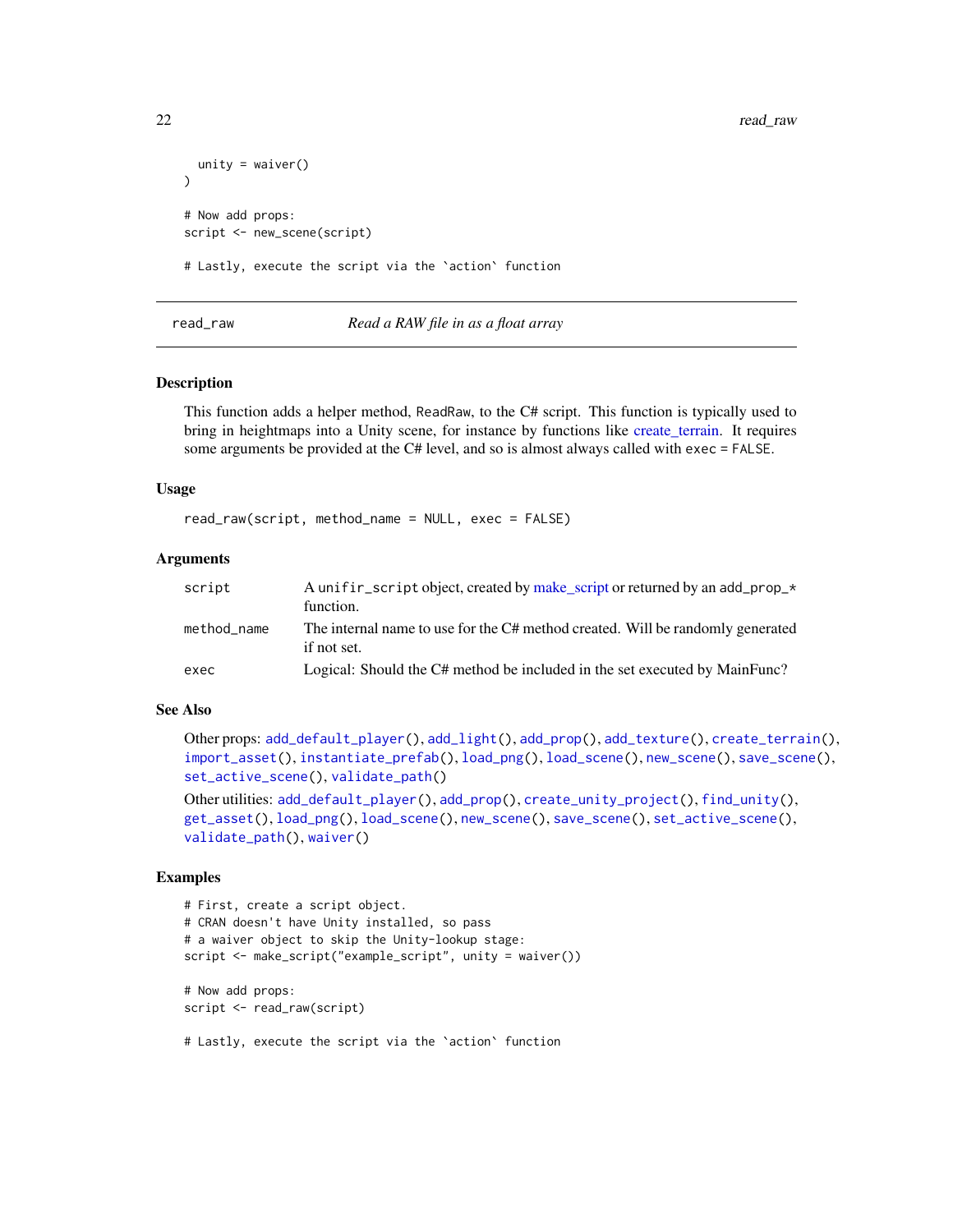<span id="page-22-1"></span><span id="page-22-0"></span>

Save a scene in a Unity project.

#### Usage

```
save_scene(script, scene_name = NULL, method_name = NULL, exec = TRUE)
```
#### Arguments

| script      | A unifir script object, created by make script or returned by an add prop $\star$<br>function. |
|-------------|------------------------------------------------------------------------------------------------|
| scene_name  | The name to save the scene to.                                                                 |
| method_name | The internal name to use for the C# method created. Will be randomly generated<br>if not set.  |
| exec        | Logical: Should the C# method be included in the set executed by MainFunc?                     |

#### See Also

Other props: [add\\_default\\_player\(](#page-2-1)), [add\\_light\(](#page-5-1)), [add\\_prop\(](#page-6-1)), [add\\_texture\(](#page-7-1)), [create\\_terrain\(](#page-10-1)), [import\\_asset\(](#page-14-1)), [instantiate\\_prefab\(](#page-15-1)), [load\\_png\(](#page-17-1)), [load\\_scene\(](#page-18-1)), [new\\_scene\(](#page-20-1)), [read\\_raw\(](#page-21-1)), [set\\_active\\_scene\(](#page-23-1)), [validate\\_path\(](#page-26-1))

```
Other utilities: add_default_player(), add_prop(), create_unity_project(), find_unity(),
get_asset(), load_png(), load_scene(), new_scene(), read_raw(), set_active_scene(),
validate_path(), waiver()
```

```
# First, create a script object.
# CRAN doesn't have Unity installed, so pass
# a waiver object to skip the Unity-lookup stage:
script <- make_script("example_script",
  unity = waire())
# Now add props:
script <- save_scene(script, scene_name = "some_scene")
# Lastly, execute the script via the `action` function
```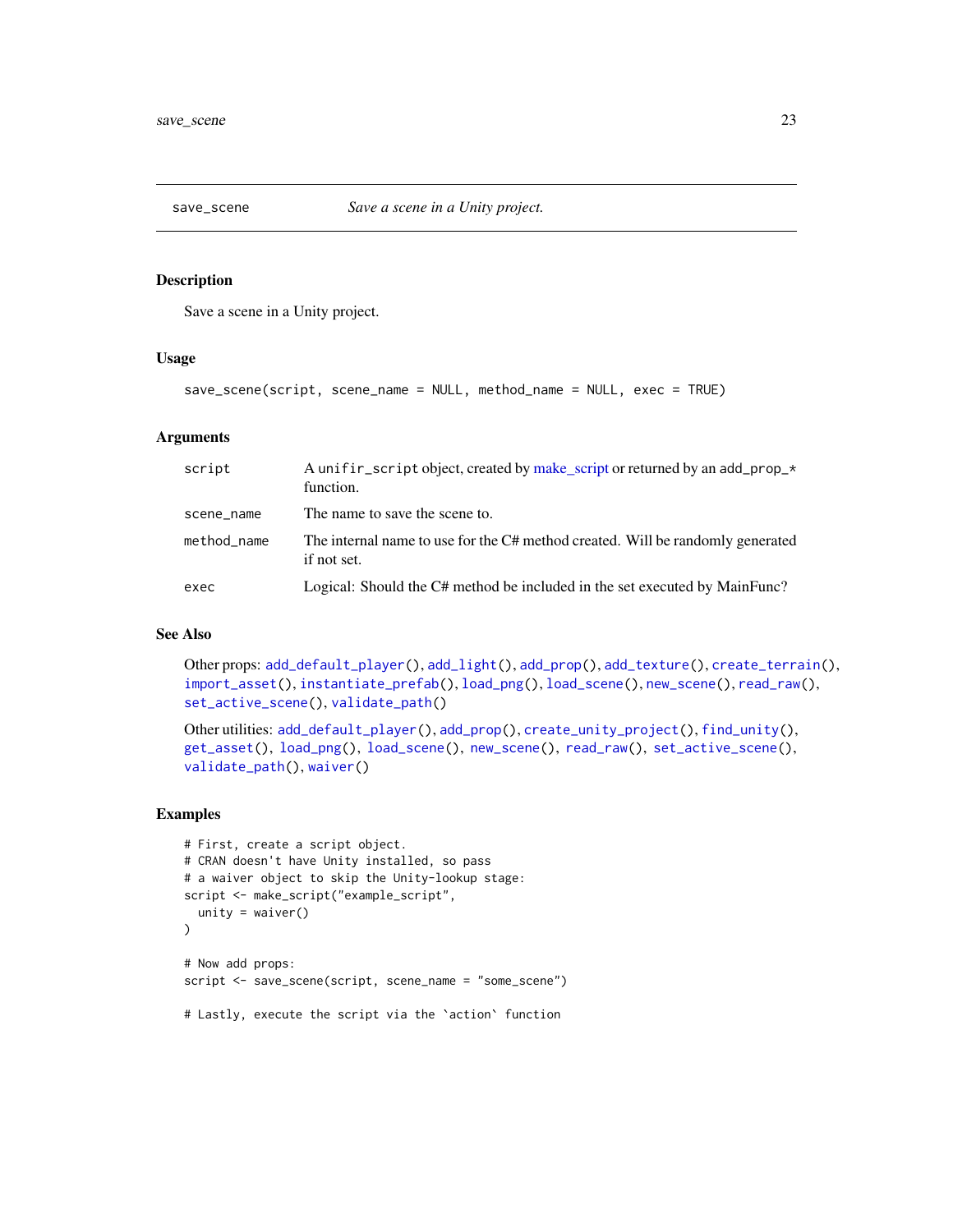<span id="page-23-1"></span><span id="page-23-0"></span>set\_active\_scene *Set a single scene to active.*

#### Description

Set a single scene to active.

#### Usage

```
set_active_scene(script, scene_name = NULL, method_name = NULL, exec = FALSE)
```
#### Arguments

| script      | A unifir script object, created by make script or returned by an add prop $\star$<br>function. |
|-------------|------------------------------------------------------------------------------------------------|
| scene_name  | The name of the scene to set as the active scene.                                              |
| method_name | The internal name to use for the C# method created. Will be randomly generated<br>if not set.  |
| exec        | Logical: Should the C# method be included in the set executed by MainFunc?                     |

#### See Also

Other props: [add\\_default\\_player\(](#page-2-1)), [add\\_light\(](#page-5-1)), [add\\_prop\(](#page-6-1)), [add\\_texture\(](#page-7-1)), [create\\_terrain\(](#page-10-1)), [import\\_asset\(](#page-14-1)), [instantiate\\_prefab\(](#page-15-1)), [load\\_png\(](#page-17-1)), [load\\_scene\(](#page-18-1)), [new\\_scene\(](#page-20-1)), [read\\_raw\(](#page-21-1)), [save\\_scene\(](#page-22-1)), [validate\\_path\(](#page-26-1))

```
Other utilities: add_default_player(), add_prop(), create_unity_project(), find_unity(),
get_asset(), load_png(), load_scene(), new_scene(), read_raw(), save_scene(), validate_path(),
waiver()
```

```
# First, create a script object.
# CRAN doesn't have Unity installed, so pass
# a waiver object to skip the Unity-lookup stage:
script <- make_script("example_script",
  unity = waire())
# Now add props:
script <- set_active_scene(script, scene_name = "some_scene")
# Lastly, execute the script via the `action` function
```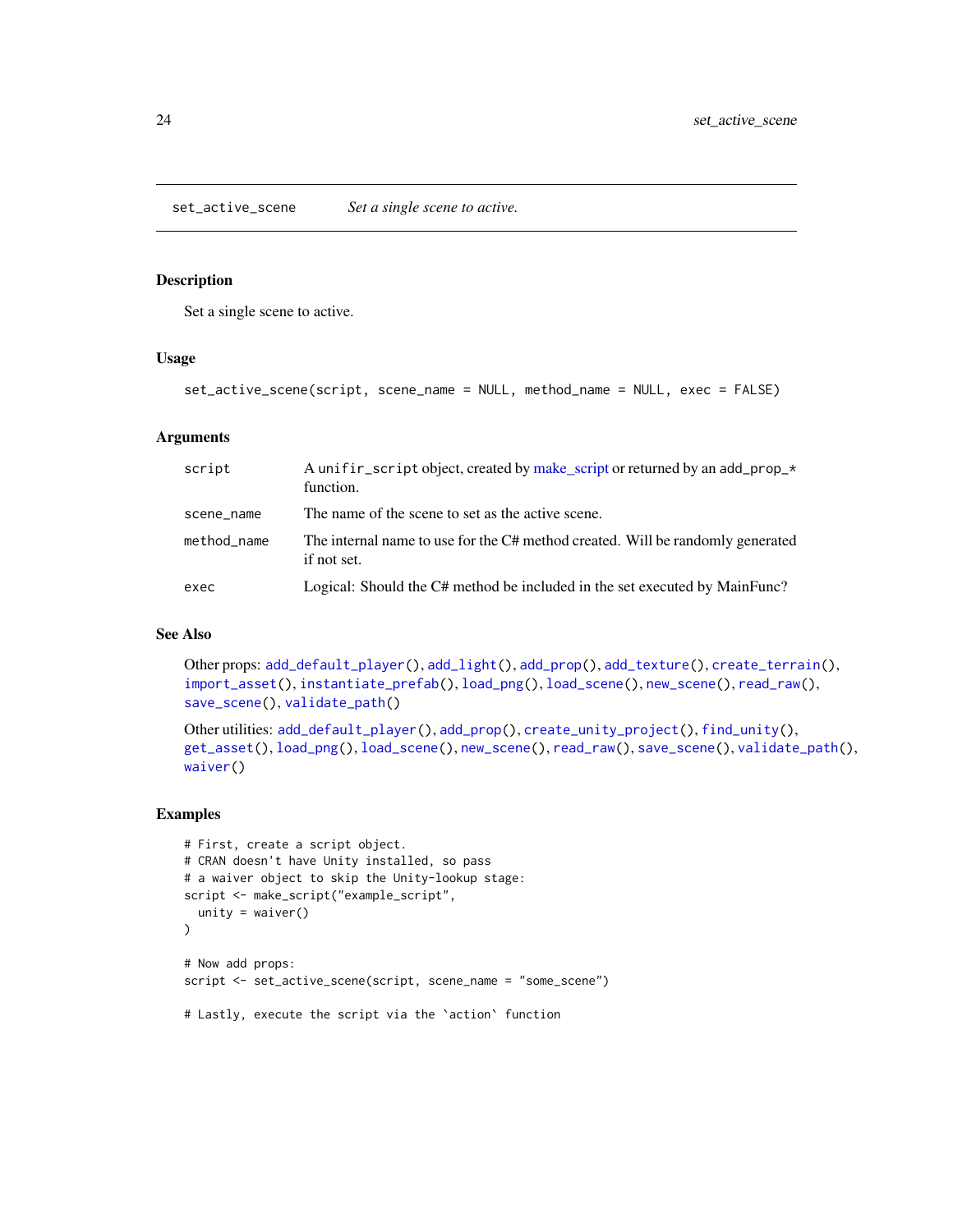<span id="page-24-1"></span><span id="page-24-0"></span>

This function is exported so that developers can add their own props in new packages, without needing to re-implement the prop and script classes themselves. It is not expected that end users will need this function.

#### Usage

unifir\_prop(prop\_file, method\_name, method\_type, parameters, build, using)

#### Arguments

| prop_file   | The system location for the C# template file                                                                                                                                                     |
|-------------|--------------------------------------------------------------------------------------------------------------------------------------------------------------------------------------------------|
| method_name | The name of the method, in C# code                                                                                                                                                               |
| method_type | The type of the method (usually matches its file name); scripts can have multi-<br>ple versions of the same method, each with different method_name values, all<br>sharing the same method_type. |
| parameters  | Method-specific parameters, typically used in the build stage.                                                                                                                                   |
| build       | A function that takes three arguments, script, prop, and debug, and uses those<br>to construct the C# method.                                                                                    |
| using       | A character vector of imports required for the method.                                                                                                                                           |

#### Details

This function will check each argument for correctness. To be specific, it performs the following checks:

- prop\_file must be either a waiver object (created by [waiver\)](#page-27-1) or a file path of length 1 pointing to a file that exists
- method\_name will be automatically generated if not existing. If it exists, it must be a character vector of length 1
- method\_type must be a character vector of length 1
- build must be a function with the arguments script, prop, and debug (in that order, with no other arguments). Any other arguments needed by your build function should be passed as prop parameters.
- using must be a character vector (of any length, including 0)

If your prop needs data or arguments beyond these, store them as a list in parameters, which is entirely unchecked.

#### Value

An R6 object of class unifir\_prop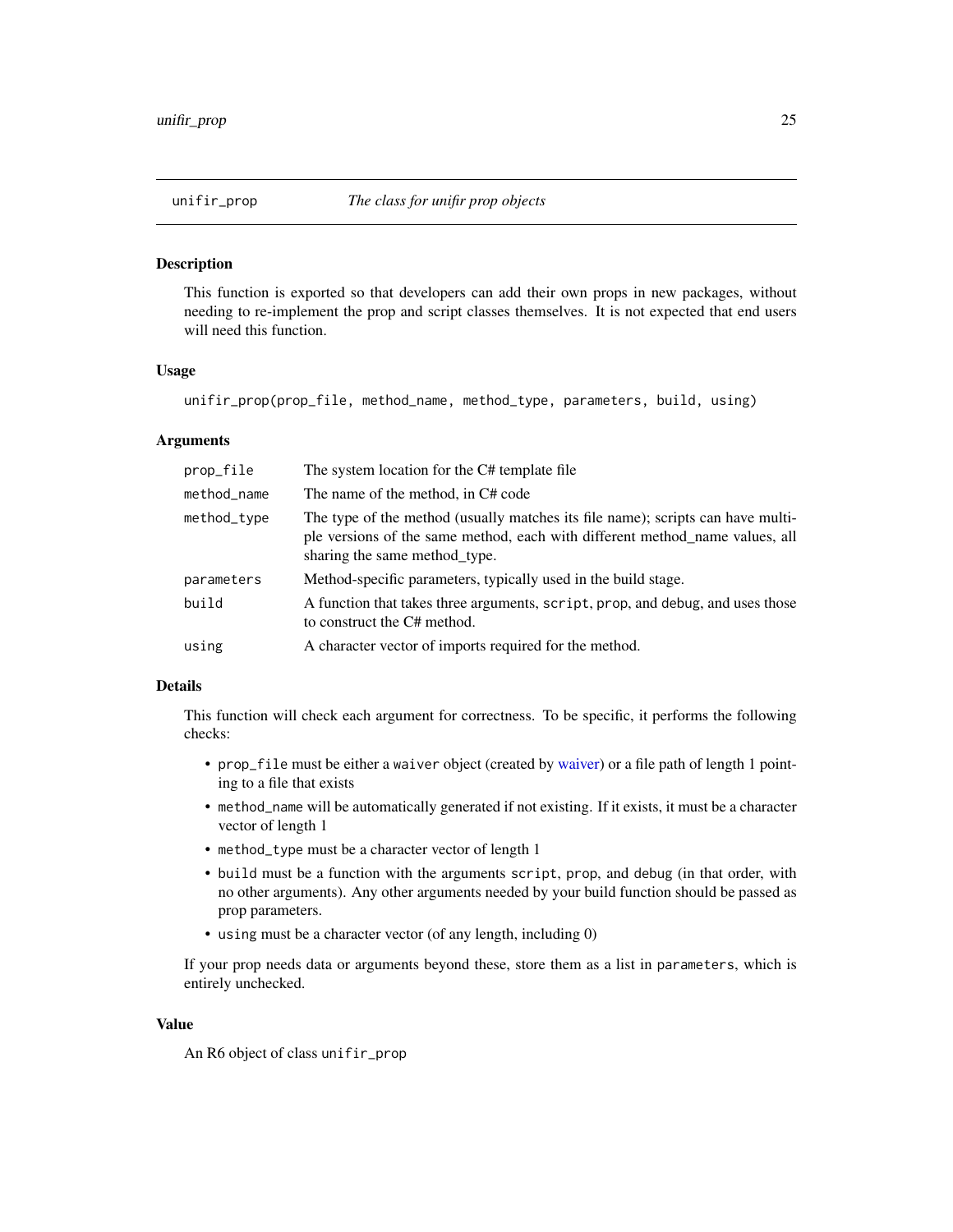#### The debug argument

When Sys.getenv(unifir\_debugmode) returns anything other than "", [action](#page-1-1) runs in "debug mode". In addition to setting exec and write to FALSE in [action,](#page-1-1) this mode also attempts to disable any prop functionality that would make changes to the user's disk – no files or directories should be altered. In this mode, [action](#page-1-1) will pass debug = TRUE as an argument to your prop; your prop should respect the debug mode and avoid making any changes.

#### **Examples**

```
unifir_prop(
  prop_file = waiver(), # Must be a file that exists or waiver()
  method_name = NULL, # Auto-generated if NULL or NA
  method_type = "ExampleProp", # Length-1 character vector
  parameters = list(), # Not validated, usually a list
  build = function(script, prop, debug) {},
  using = character(0))
```
unity\_version *Print the version of the Unity Editor in use.*

#### Description

Print the version of the Unity Editor in use.

#### Usage

```
unity_version(unity = NULL)
```
#### Arguments

unity The path to the Unity executable on your system (importantly, *not* the Unity-Hub executable). If NULL, checks to see if the environment variable or option unifir\_unity\_path is set; if so, uses that path (preferring the environment variable over the option if the two disagree).

#### Value

A character vector of length 1 containing the version of Unity in use.

```
try(
  unity_version()
\lambda
```
<span id="page-25-0"></span>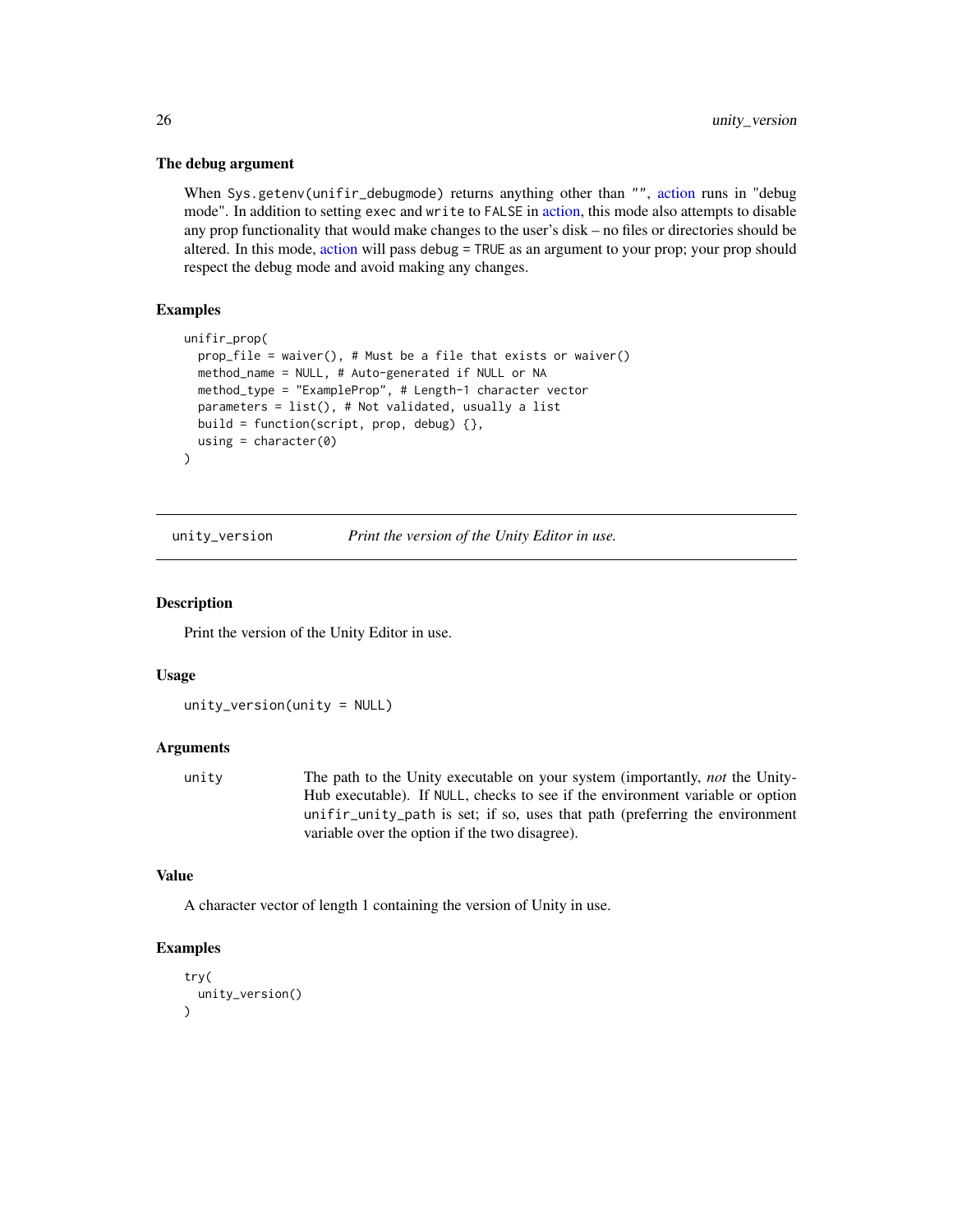<span id="page-26-2"></span><span id="page-26-1"></span><span id="page-26-0"></span>

[validate\\_path](#page-26-1) creates a generic C# method which takes a single argument and checks to make sure it exists. Your C# code calling the method must provide the path to validate. [validate\\_single\\_path](#page-26-2) hard-codes the path to check in the C# code. This allows you to specify the path to check from R.

#### Usage

```
validate_path(script, method_name = NULL, exec = FALSE)
```

```
validate_single_path(script, path, method_name = NULL, exec = TRUE)
```
#### Arguments

| script      | A unifir_script object, created by make_script or returned by an add_prop_*<br>function.      |
|-------------|-----------------------------------------------------------------------------------------------|
| method_name | The internal name to use for the C# method created. Will be randomly generated<br>if not set. |
| exec        | Logical: Should the C# method be included in the set executed by MainFunc?                    |
| path        | The file path to validate                                                                     |

#### See Also

Other props: [add\\_default\\_player\(](#page-2-1)), [add\\_light\(](#page-5-1)), [add\\_prop\(](#page-6-1)), [add\\_texture\(](#page-7-1)), [create\\_terrain\(](#page-10-1)), [import\\_asset\(](#page-14-1)), [instantiate\\_prefab\(](#page-15-1)), [load\\_png\(](#page-17-1)), [load\\_scene\(](#page-18-1)), [new\\_scene\(](#page-20-1)), [read\\_raw\(](#page-21-1)), [save\\_scene\(](#page-22-1)), [set\\_active\\_scene\(](#page-23-1))

```
Other utilities: add_default_player(), add_prop(), create_unity_project(), find_unity(),
get_asset(), load_png(), load_scene(), new_scene(), read_raw(), save_scene(), set_active_scene(),
waiver()
```

```
# First, create a script object.
# CRAN doesn't have Unity installed, so pass
# a waiver object to skip the Unity-lookup stage:
script <- make_script("example_script", unity = waiver())
# Now add props:
script <- validate_path(script) # Don't specify the path in R
script <- validate_single_path( # Specify the path in R
 script,
  "file_that_exists.txt"
)
```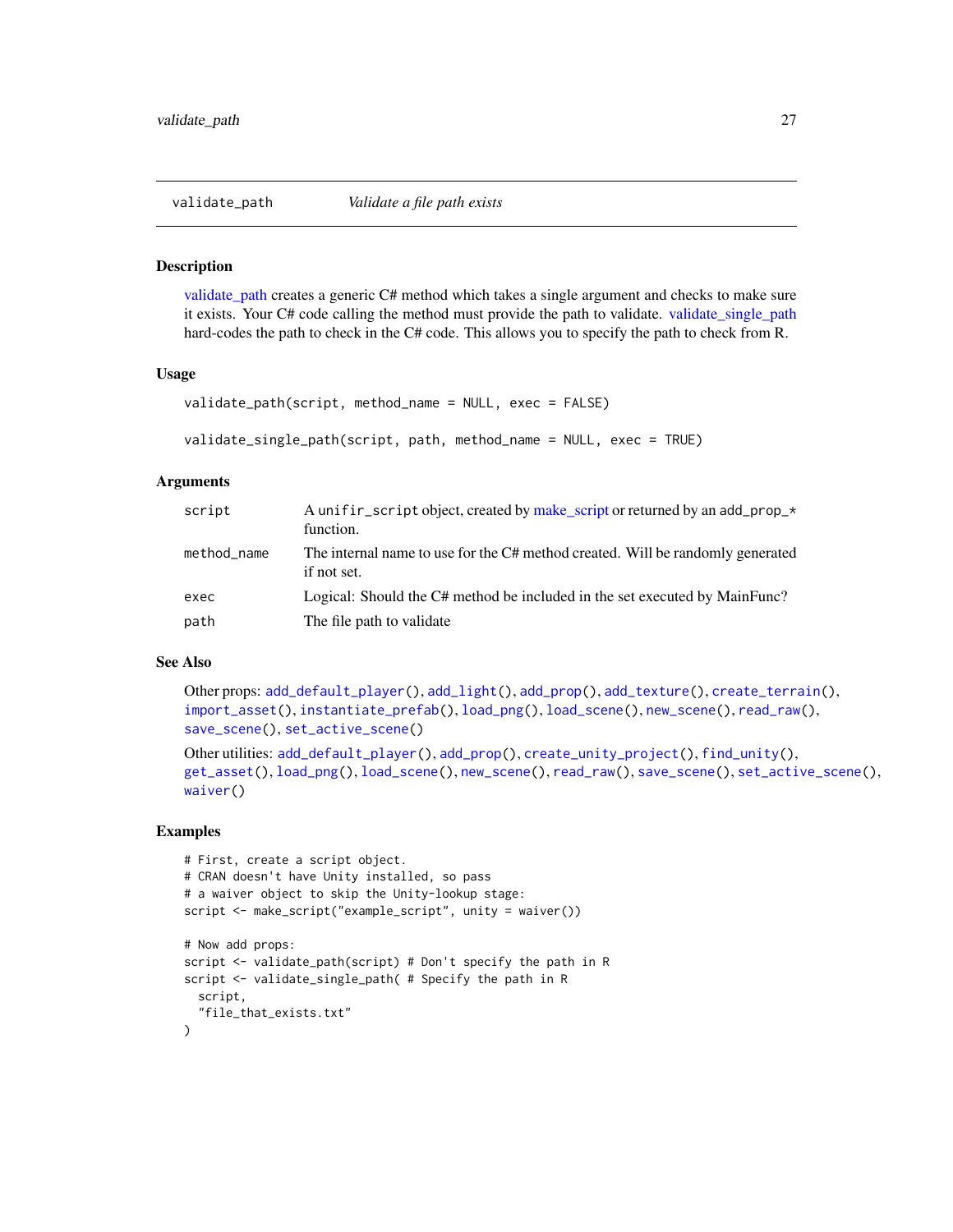<span id="page-27-1"></span><span id="page-27-0"></span>

This function is borrowed from ggplot2. It creates a "flag" object indicating that a value has been intentionally left blank (because it will be filled in by something else). Often, a function argument being missing or NULL will result in an error, while passing waiver() will cause the function to look elsewhere in the script for an acceptable value.

#### Usage

waiver()

#### Value

An empty list of class waiver.

#### References

H. Wickham. ggplot2: Elegant Graphics for Data Analysis. Springer-Verlag New York, 2016.

#### See Also

```
Other utilities: add_default_player(), add_prop(), create_unity_project(), find_unity(),
get_asset(), load_png(), load_scene(), new_scene(), read_raw(), save_scene(), set_active_scene(),
validate_path()
```
#### Examples

waiver()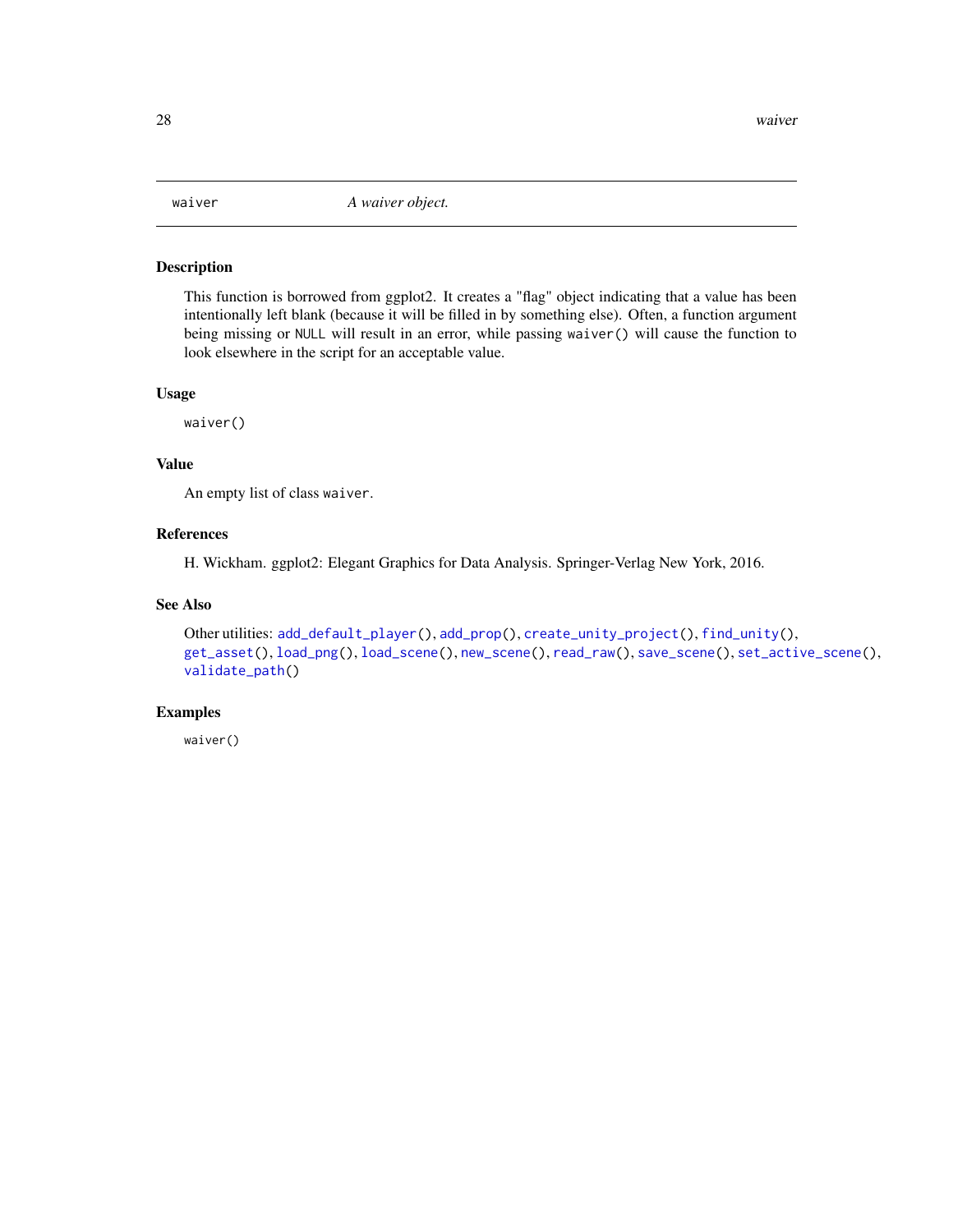# <span id="page-28-0"></span>**Index**

∗ datasets available\_assets, [10](#page-9-0) ∗ props add\_default\_player, [3](#page-2-0) add\_light, [6](#page-5-0) add\_prop, [7](#page-6-0) add\_texture, [8](#page-7-0) create\_terrain, [11](#page-10-0) import\_asset, [15](#page-14-0) instantiate\_prefab, [16](#page-15-0) load\_png, [18](#page-17-0) load\_scene, [19](#page-18-0) new\_scene, [21](#page-20-0) read\_raw, [22](#page-21-0) save\_scene, [23](#page-22-0) set\_active\_scene, [24](#page-23-0) validate\_path, [27](#page-26-0) ∗ scripts make\_script, [20](#page-19-0) ∗ utilities add\_default\_player, [3](#page-2-0) add\_prop, [7](#page-6-0) create\_unity\_project, [13](#page-12-0) find\_unity, [14](#page-13-0) get\_asset, [15](#page-14-0) load\_png, [18](#page-17-0) load\_scene, [19](#page-18-0) new scene, [21](#page-20-0) read\_raw, [22](#page-21-0) save\_scene, [23](#page-22-0) set\_active\_scene, [24](#page-23-0) validate\_path, [27](#page-26-0) waiver, [28](#page-27-0) action, [2,](#page-1-0) *[20](#page-19-0)*, *[26](#page-25-0)* add\_default\_player, [3,](#page-2-0) *[5](#page-4-0)*, *[7–](#page-6-0)[9](#page-8-0)*, *[12–](#page-11-0)[16](#page-15-0)*, *[18,](#page-17-0) [19](#page-18-0)*, *[21](#page-20-0)[–24](#page-23-0)*, *[27,](#page-26-0) [28](#page-27-0)* add\_default\_tree, *[5](#page-4-0)* add\_default\_tree *(*add\_default\_player*)*, [3](#page-2-0) add\_light, *[5](#page-4-0)*, [6,](#page-5-0) *[8,](#page-7-0) [9](#page-8-0)*, *[12](#page-11-0)*, *[16](#page-15-0)*, *[18,](#page-17-0) [19](#page-18-0)*, *[21–](#page-20-0)[24](#page-23-0)*, *[27](#page-26-0)*

add\_prop, *[5](#page-4-0)*, *[7](#page-6-0)*, [7,](#page-6-0) *[9](#page-8-0)*, *[12](#page-11-0)[–16](#page-15-0)*, *[18,](#page-17-0) [19](#page-18-0)*, *[21](#page-20-0)[–24](#page-23-0)*, *[27,](#page-26-0) [28](#page-27-0)* add\_texture, *[5](#page-4-0)*, *[7,](#page-6-0) [8](#page-7-0)*, [8,](#page-7-0) *[12](#page-11-0)*, *[16](#page-15-0)*, *[18,](#page-17-0) [19](#page-18-0)*, *[21](#page-20-0)[–24](#page-23-0)*, *[27](#page-26-0)* associate\_coordinates, [9](#page-8-0) available\_assets, [10,](#page-9-0) *[15](#page-14-0)* cbind, *[10](#page-9-0)* check\_debug, [11](#page-10-0) create\_if\_not, [11](#page-10-0) create\_terrain, *[5](#page-4-0)*, *[7](#page-6-0)[–9](#page-8-0)*, [11,](#page-10-0) *[16](#page-15-0)*, *[18,](#page-17-0) [19](#page-18-0)*, *[21](#page-20-0)[–24](#page-23-0)*, *[27](#page-26-0)* create\_unity\_project, *[5](#page-4-0)*, *[8](#page-7-0)*, [13,](#page-12-0) *[14,](#page-13-0) [15](#page-14-0)*, *[18](#page-17-0)[–24](#page-23-0)*, *[27,](#page-26-0) [28](#page-27-0)* find\_unity, *[5](#page-4-0)*, *[8](#page-7-0)*, *[13](#page-12-0)*, [14,](#page-13-0) *[15](#page-14-0)*, *[18,](#page-17-0) [19](#page-18-0)*, *[21](#page-20-0)[–24](#page-23-0)*, *[27,](#page-26-0) [28](#page-27-0)* get\_asset, *[5](#page-4-0)*, *[8](#page-7-0)*, *[10](#page-9-0)*, *[13,](#page-12-0) [14](#page-13-0)*, [15,](#page-14-0) *[18,](#page-17-0) [19](#page-18-0)*, *[21](#page-20-0)[–24](#page-23-0)*, *[27,](#page-26-0) [28](#page-27-0)* import\_asset, *[5](#page-4-0)*, *[7](#page-6-0)[–10](#page-9-0)*, *[12](#page-11-0)*, [15,](#page-14-0) *[18,](#page-17-0) [19](#page-18-0)*, *[21](#page-20-0)[–24](#page-23-0)*, *[27](#page-26-0)* instantiate\_prefab, *[5](#page-4-0)*, *[7](#page-6-0)[–9](#page-8-0)*, *[12](#page-11-0)*, *[16](#page-15-0)*, [16,](#page-15-0) *[18,](#page-17-0) [19](#page-18-0)*, *[21](#page-20-0)[–24](#page-23-0)*, *[27](#page-26-0)* load\_png, *[5](#page-4-0)*, *[7](#page-6-0)[–9](#page-8-0)*, *[12](#page-11-0)[–16](#page-15-0)*, *[18](#page-17-0)*, [18,](#page-17-0) *[19](#page-18-0)*, *[21](#page-20-0)[–24](#page-23-0)*, *[27,](#page-26-0) [28](#page-27-0)* load\_scene, *[5](#page-4-0)*, *[7](#page-6-0)[–9](#page-8-0)*, *[12](#page-11-0)[–16](#page-15-0)*, *[18](#page-17-0)*, [19,](#page-18-0) *[21](#page-20-0)[–24](#page-23-0)*, *[27,](#page-26-0) [28](#page-27-0)* make\_script, *[2](#page-1-0)*, *[4](#page-3-0)*, *[6](#page-5-0)[–8](#page-7-0)*, *[12](#page-11-0)*, *[16](#page-15-0)[–19](#page-18-0)*, [20,](#page-19-0) *[21](#page-20-0)[–24](#page-23-0)*, *[27](#page-26-0)* new\_scene, *[5](#page-4-0)*, *[7](#page-6-0)[–9](#page-8-0)*, *[12](#page-11-0)[–16](#page-15-0)*, *[18,](#page-17-0) [19](#page-18-0)*, [21,](#page-20-0) *[22](#page-21-0)[–24](#page-23-0)*, *[27,](#page-26-0) [28](#page-27-0)* read\_raw, *[5](#page-4-0)*, *[7](#page-6-0)[–9](#page-8-0)*, *[12](#page-11-0)[–16](#page-15-0)*, *[18,](#page-17-0) [19](#page-18-0)*, *[21](#page-20-0)*, [22,](#page-21-0) *[23,](#page-22-0) [24](#page-23-0)*, *[27,](#page-26-0) [28](#page-27-0)* save\_scene, *[5](#page-4-0)*, *[7](#page-6-0)[–9](#page-8-0)*, *[12](#page-11-0)[–16](#page-15-0)*, *[18,](#page-17-0) [19](#page-18-0)*, *[21,](#page-20-0) [22](#page-21-0)*, [23,](#page-22-0) *[24](#page-23-0)*, *[27,](#page-26-0) [28](#page-27-0)*